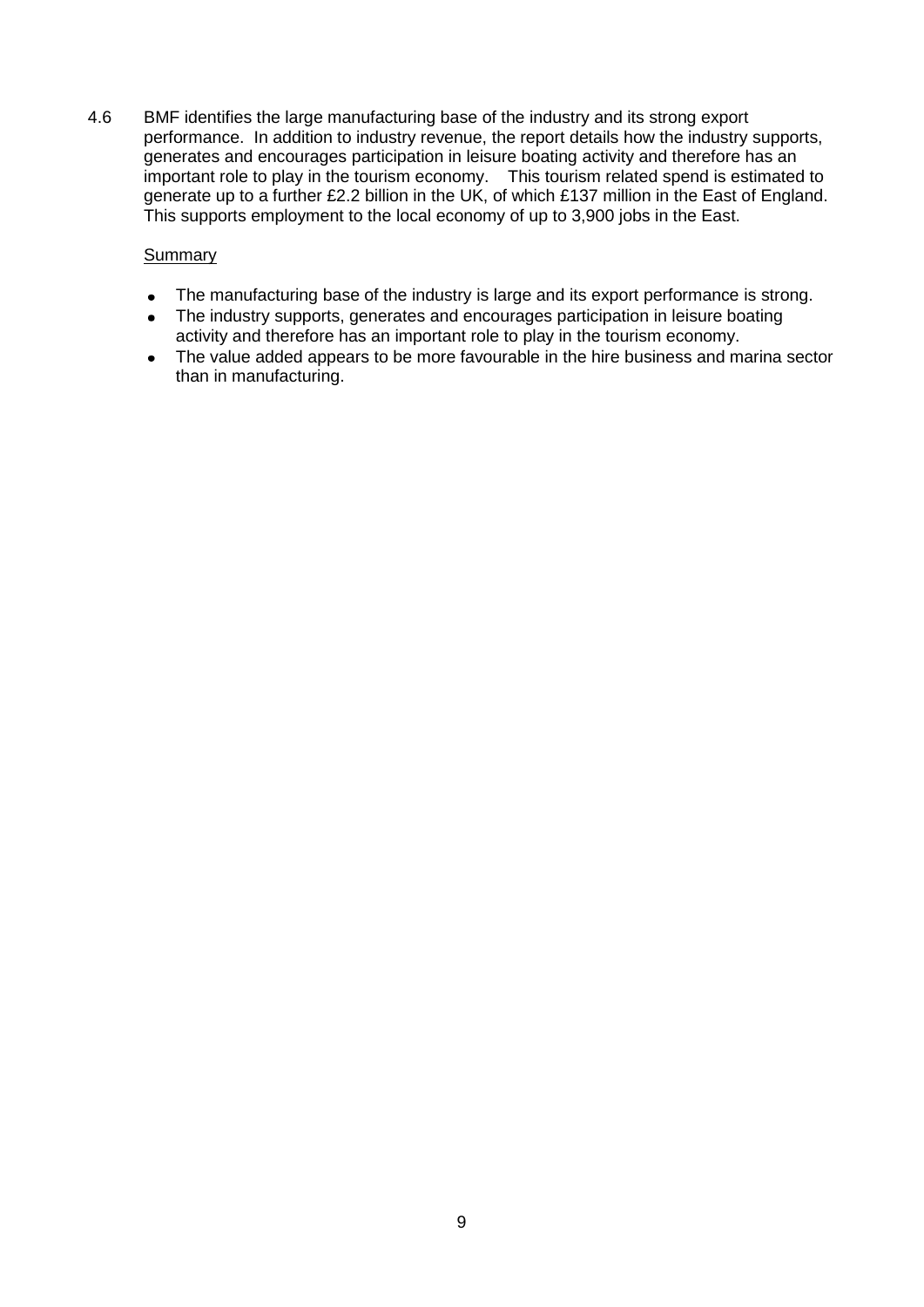# **5 Contribution of the Leisure Marine Industry to the Economy of the Broads**

## **Structure of Broads Marine Businesses**

5.1 BMF estimate that Broads businesses employed some 1130  $3$  Full Time Equivalent people in the marine industry locally and as would be expected they form an important part of the local economy. As with many aspects of the Broads, the relationship with immediately surrounding hinterland bears examination, and in this respect the Broads economy cannot be viewed in isolation. The companies were calculated as representing some 17% of the East Anglia region turnover and some 25% of the regional employment in the leisure marine sector. As a major tourist destination for boating the Broads area is a strong contributor to the national revenue for the "inland hire and charter" sector within the industry. Boatbuilding and equipment manufacture also figure prominently.

#### Size of Company

- $5.2$  there are a large number of small and single employee companies and this is reflected in the 2001 census which records that 16% of the resident population of the Broads Authority The industry is diverse in terms of the scale of companies that operate within the sector but executive area are self-employed.
- 5.3 Broads marine businesses are small medium scale. The businesses responding to this key question (48 out of 49) accounted for the direct employment of 670 people. The 42 small businesses employ 39% and the 6 medium sized businesses employ 61%. The table below can be compared to the table for the national structure.

|                        | Size of business | Number of     | $\%$              |                  | $\%$             |  |  |
|------------------------|------------------|---------------|-------------------|------------------|------------------|--|--|
|                        |                  | businesses    | <b>Businesses</b> | <b>Employees</b> | <b>Employees</b> |  |  |
| Small                  |                  | 2             |                   | າ                |                  |  |  |
|                        | $2$ to $5$       | 21            | 48                | 76               | 11.6             |  |  |
|                        | 6 to 10          | 14            |                   | 105              |                  |  |  |
|                        | 11 to 25         | 5             |                   | 78               |                  |  |  |
|                        |                  |               |                   |                  |                  |  |  |
| Medium                 | 26 to 50         | $\mathcal{P}$ |                   | 74               |                  |  |  |
|                        | 51 to 100        | 3             |                   | 201              |                  |  |  |
|                        | 101 to 250       |               | 8                 | 134              | 50.0             |  |  |
|                        |                  |               |                   |                  |                  |  |  |
| Total                  |                  | 48            |                   | 670              |                  |  |  |
| Source: BA survey 2008 |                  |               |                   |                  |                  |  |  |

5.4 industry is made up of small entrepreneurial businesses that are locally owned and managed. It is therefore more likely that a high proportion of the income generated will stay within the local area. The nature of businesses is an important factor to the economy of an area. The boating

 $\overline{1}$  $3$  British Marine Federation – unpublished data on the Broads and surrounding area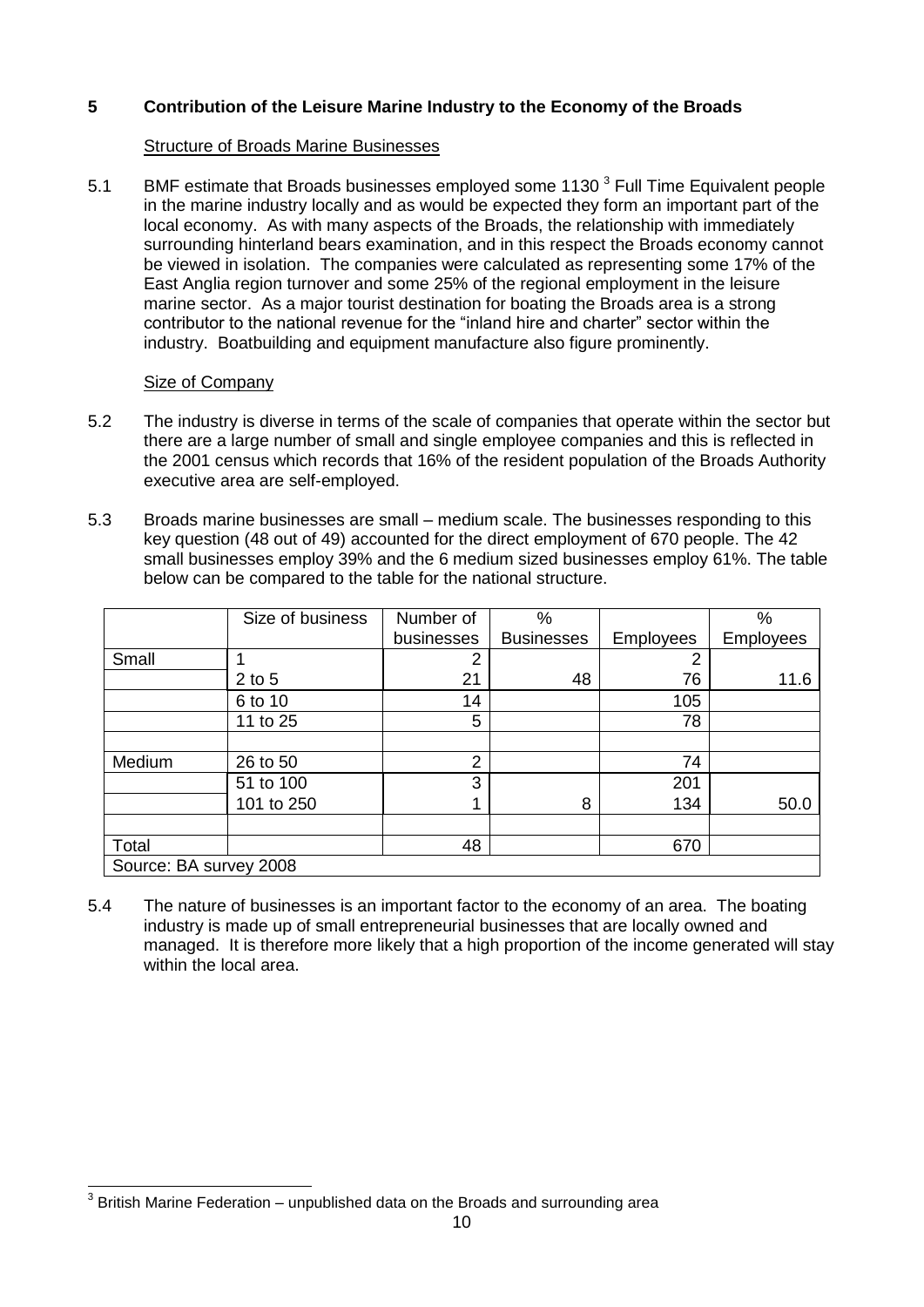#### Business Sectors<sup>4</sup>

5.5 all are involved in the leisure industry in some form. The majority of businesses surveyed in the Broads 2008 survey are multifunctional. Nearly

| Marine business | Leisure marine Mixed uses |    | Total                       |
|-----------------|---------------------------|----|-----------------------------|
| only            | uses only                 |    | <b>Number of Businesses</b> |
|                 |                           |    |                             |
|                 |                           | 44 | 49                          |

 $5.6$  boats or marine equipment. Three were mixed marine/leisure sites, one concentrated on the marine business. The two companies solely involved in leisure marine uses were single interest specialist companies – in contrast to the other companies. The four companies employing over 50 people were all involved in manufacturing  $-$  either

| BMF DATA FOR THE BROADS (members and non-members) 2006/07       |                                |        |  |  |
|-----------------------------------------------------------------|--------------------------------|--------|--|--|
|                                                                 |                                | ℅      |  |  |
| <b>Total Turnover</b>                                           | £63,559,966                    |        |  |  |
| Manufacture                                                     |                                |        |  |  |
| <b>Boat Manufacture</b>                                         | £19,980,205                    | 31.44% |  |  |
| Boat services / repairs                                         | £5,872,795                     | 9.24%  |  |  |
| Engine / Equipment Manufacture                                  | £1,601,020                     | 2.52%  |  |  |
| Retail and brokerage                                            |                                |        |  |  |
| Boat Distribution / Broker / Dealers                            | £6,241,513                     | 9.82%  |  |  |
| Engine / Equipment Distribution                                 | £5,193,851                     | 8.17%  |  |  |
| Chandlery                                                       | £789,041                       | 1.24%  |  |  |
| Inland hire / Sea schools                                       | £19,061,721                    | 29.99% |  |  |
| Marinas & Moorings                                              | £4,394,638                     | 6.91%  |  |  |
| Other                                                           | £268,880                       | 0.42%  |  |  |
|                                                                 |                                |        |  |  |
| <b>Estimated Value added contribution (national</b><br>average) | £25,163,391                    | 39.59% |  |  |
| Number of companies<br>95                                       | Full time equivalent employees | 1.133  |  |  |

5.7 be compared to the figure showing the participation in the sectors by Broads businesses from the 2008 survey. Boat manufacture/repair together with the Boat Hiring sector are important in terms of turnover and level of participation across the businesses. Boat manufacture/repair appears to be more significant in economic terms than in proportion to its activity level. Considering that marinas and moorings were under represented in the BA survey, they have a low value in the total turnover. The figure below showing the percentage of turnover of Broads businesses by sector can

-

<sup>&</sup>lt;sup>4</sup> Classifications of BA survey categories of activities

Manufacture: Boat building, Boat design, Fitting out of hulls, Marine equipment manufacture, Boat Repair and maintenance.

Distribution: Marine equipment supply, Wholesale marine equipment.

Charter/ Hiring and Training: Boat Hiring, Pleasure boat services, holiday chalets.

Retail and brokerage:, Sales of new boats, Sales of second hand boats, Chandlery sales, Angling retail, General retail, Pub/ cafe/ restaurant.

Marina, Moorings and boatyard services:, Winter private boat storage, Facilities for "do-it-yourself" maintenance of

 private boats, Permanent moorings for private leisure craft,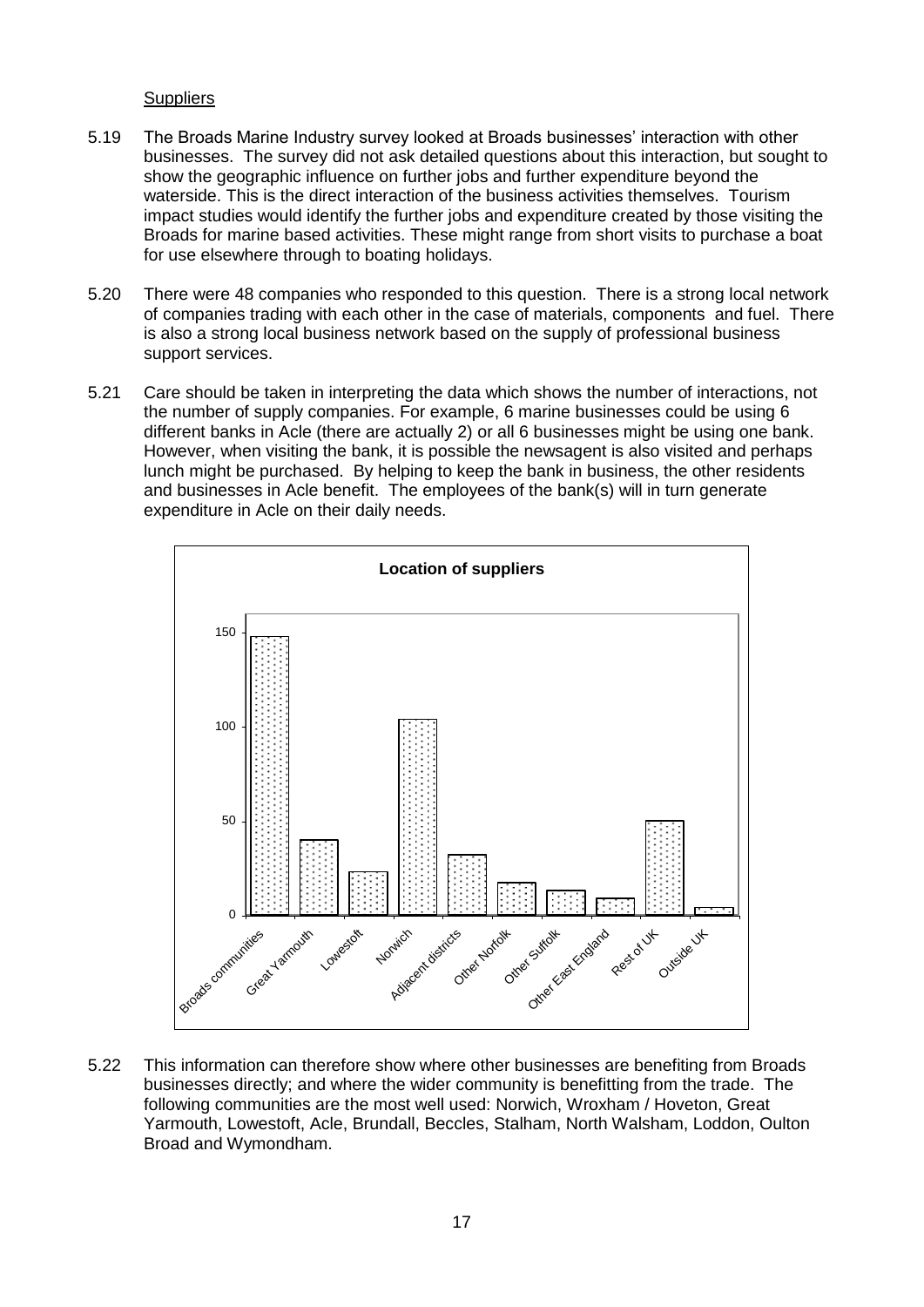| Interactions with Suppliers a |                | b              | C                       | d                       | e              | $\mathsf f$    | g h            |                |                |                  |                         | $k$            | m              | n              | $\circ$        | p                       | Total          |
|-------------------------------|----------------|----------------|-------------------------|-------------------------|----------------|----------------|----------------|----------------|----------------|------------------|-------------------------|----------------|----------------|----------------|----------------|-------------------------|----------------|
| <b>Broads communities</b>     |                |                |                         |                         |                |                |                |                |                |                  |                         |                |                |                |                |                         |                |
| Acle / Upton                  | 6              | $\overline{3}$ |                         |                         | 1              | $\overline{4}$ |                |                |                |                  | 1                       |                | 1              |                | $\overline{1}$ | 3                       | 20             |
| <b>Beccles</b>                | 3              | $\overline{1}$ | $\overline{2}$          |                         | $\overline{c}$ | $\overline{2}$ |                |                | $\overline{c}$ | $\mathbf 1$      |                         |                | 1              |                |                | $\overline{1}$          | 15             |
| <b>Blofield</b>               |                |                |                         |                         | $\overline{2}$ |                |                |                |                | 1                |                         |                |                |                |                |                         | 3              |
| Brundall                      | 1              |                |                         |                         |                |                | $\overline{2}$ |                | 6              | 3                | $\overline{4}$          |                |                |                |                | 2                       | 18             |
| Bungay                        |                |                | $\overline{2}$          |                         |                |                |                |                |                |                  |                         |                |                |                |                |                         | $\overline{2}$ |
| Coltishall                    |                |                |                         |                         |                |                |                | 1              |                |                  |                         |                |                |                |                |                         |                |
| Horning                       |                |                |                         |                         |                |                |                |                |                | 1                |                         |                |                |                |                |                         |                |
| Loddon                        | $\overline{2}$ | $\overline{1}$ | $\overline{1}$          |                         | 1              | $\overline{2}$ |                |                |                |                  |                         |                |                |                |                |                         | $\overline{7}$ |
| Martham                       |                |                |                         |                         |                |                |                |                |                |                  |                         |                |                | $\overline{2}$ |                |                         | $\overline{2}$ |
| <b>Oulton Broad</b>           |                | 1              |                         |                         |                |                |                |                | $\overline{2}$ | $\mathbf{1}$     | 1                       |                |                | 1              |                | 1                       | $\overline{7}$ |
| Potter Heigham                |                |                |                         | 1                       |                |                | $\mathbf{1}$   |                |                |                  |                         |                |                |                |                |                         | $\overline{2}$ |
| Reedham                       |                |                |                         |                         |                |                |                |                |                |                  |                         |                |                |                | 1              |                         |                |
| <b>Rockland St Mary</b>       |                | 1              |                         |                         |                |                |                |                |                |                  |                         |                |                |                |                |                         |                |
| Salhouse                      |                | $\overline{2}$ |                         |                         |                |                |                |                |                |                  |                         |                |                |                |                |                         | $\overline{2}$ |
| Somerleyton                   |                |                |                         |                         |                |                |                |                |                |                  |                         |                |                | 1              |                |                         | 1              |
| Stalham                       | 4              |                | $\overline{c}$          | 1                       | $\overline{2}$ |                |                |                | 3              |                  |                         | 1              |                | $\overline{2}$ |                |                         | 15             |
| Wroxham / Hoveton             | 14             | $\mathbf{3}$   | $\overline{\mathbf{z}}$ | $\mathbf{1}$            |                |                |                | $\mathbf{1}$   | 17             | 1                | 3                       |                |                |                |                | 3                       | 50             |
| <b>Sub total</b>              | 30             | 12             | 14                      | $\overline{\mathbf{3}}$ | 8              | 8              | $\mathbf{3}$   | $2 \vert$      | 30             |                  | 8 9 1                   |                | $\overline{2}$ | $6 \mid$       | $\overline{2}$ | 10                      | 148            |
|                               |                |                |                         |                         |                |                |                |                |                |                  |                         |                |                |                |                |                         |                |
| <b>Great Yarmouth</b>         | $\overline{4}$ |                | $\overline{a}$          |                         | $\overline{2}$ | $\overline{2}$ | $\mathbf{1}$   | $\mathbf{1}$   | 11             |                  | $\overline{2}$          | $\overline{2}$ | 1              | $\mathbf{1}$   | $\overline{1}$ | $\overline{2}$          | 40             |
| Lowestoft                     | $\overline{4}$ | $\frac{8}{3}$  | 3                       | $\mathbf{3}$            | $\mathbf{1}$   |                |                |                | $\overline{2}$ |                  | $\overline{2}$          | $\overline{2}$ |                | ن              |                |                         | 23             |
| Norwich                       | 5 <sup>1</sup> | 12             |                         | $15$ 19                 | $\overline{9}$ |                | 71             | $\vert$        | 12             |                  | ن                       | 5              |                | 12             | $\overline{2}$ | $\mathbf{1}$            | 104            |
| Sub total                     | 13             | 23             | 20                      | 22                      | 12             | 9              | $\overline{2}$ | $\overline{2}$ | 25             | $\boldsymbol{0}$ | $\overline{\mathbf{z}}$ | $\overline{9}$ | $\mathbf{1}$   | 16             | $\overline{3}$ | $\overline{\mathbf{3}}$ | 167            |
| Source: BA survey 2008        |                |                |                         |                         |                |                |                |                |                |                  |                         |                |                |                |                |                         |                |

| code            |   |  |  |
|-----------------|---|--|--|
| Bank            | А |  |  |
| Accountant      | в |  |  |
| Solicitor       | C |  |  |
| Insurance agent | D |  |  |
| Computing       | F |  |  |

| <b>Printers</b>                | F |
|--------------------------------|---|
| Cleaning (if external)         | G |
| Other professional<br>services | н |
| Materials/components           |   |
| Boats/hulls                    |   |

| Equipment/machinery   | ĸ |
|-----------------------|---|
| Catering supplies     |   |
| Builders/construction | М |
| Fuel                  | N |
| Transport             |   |
| Other key suppliers   | ▫ |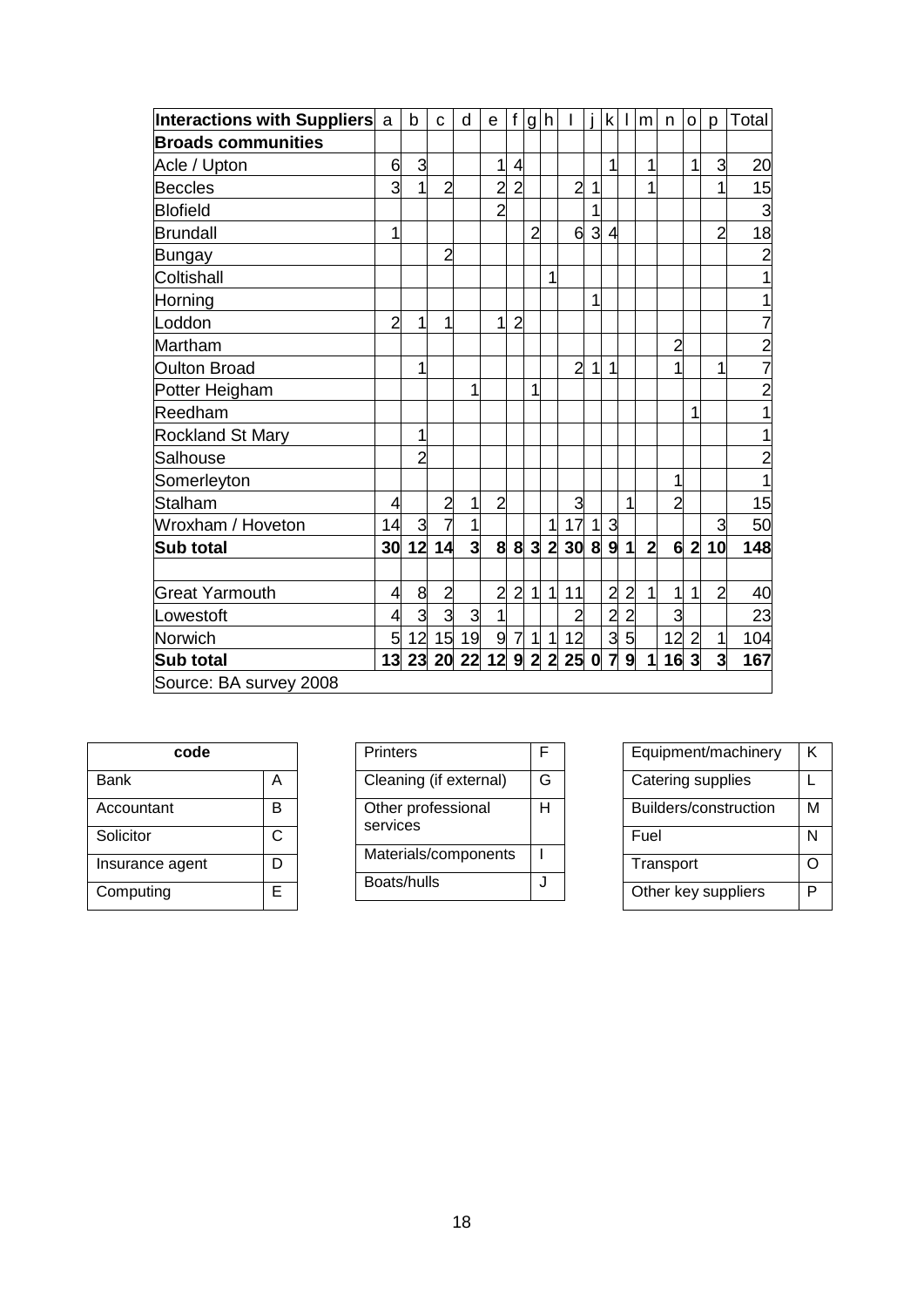#### **Customers**

- 5.23 Businesses were asked to give an indication of where their customers come from. They were not required to carry out an in-depth analysis of their books. There were 46 responses to this question. This gives a geographical sphere of influence. It is not an economic evaluation.
- 5.24 In contrast to the businesses own sourcing of goods and services which tended to be local to the Broads, the customers of Broads goods and services come from further away. "Leisure" customers, whilst well represented in the local market are strongly represented in the UK beyond East Anglia. Customers of the marine manufacturing/repair side of the businesses are more focused within East Anglia and also have a customer base in the rest of the UK. A small proportion of customers come from beyond the UK



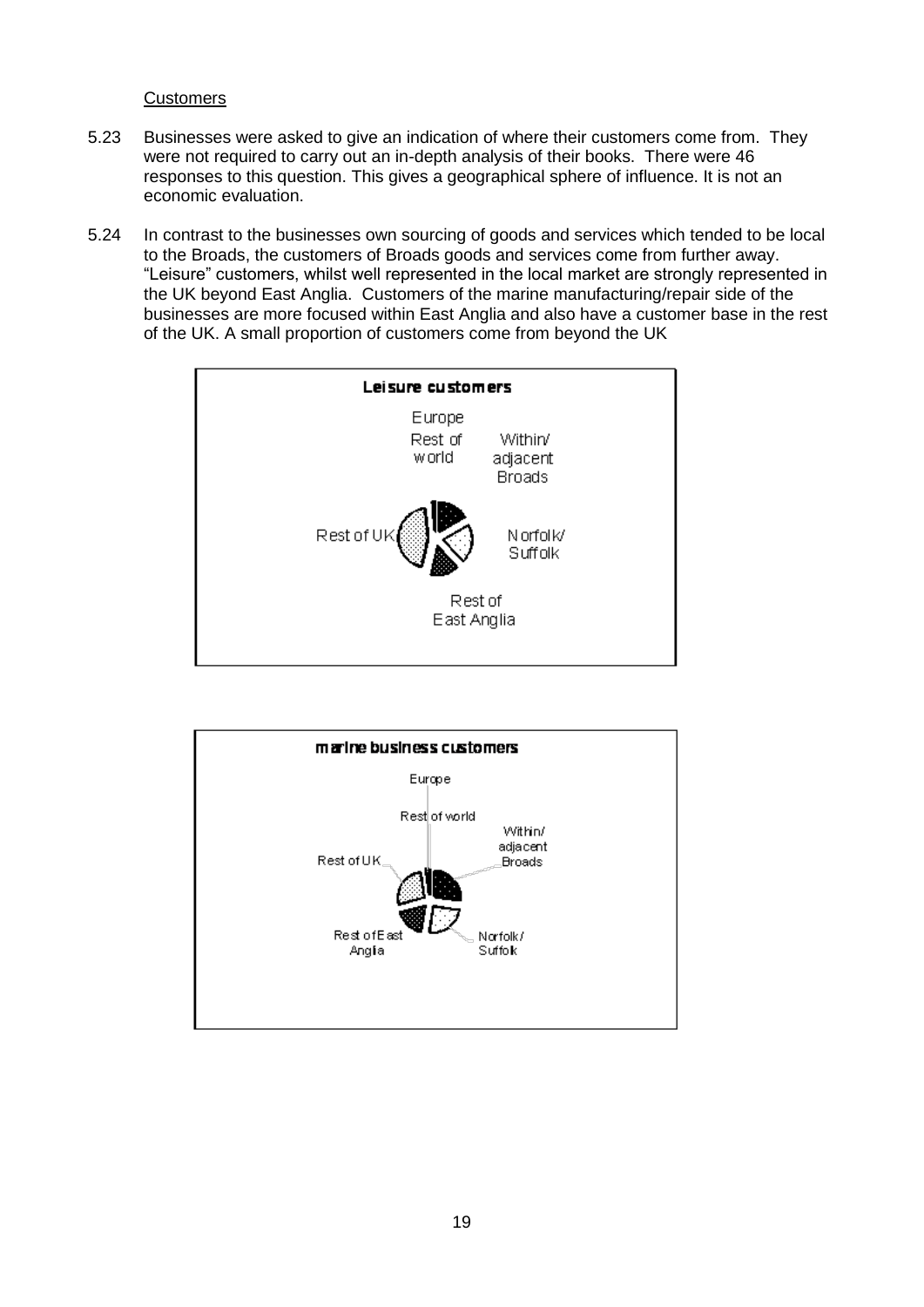## Summary

- $\bullet$ The retention of the larger companies is critical to the employment of local people.
- The local structure is characterised by the large number of small businesses.
- been able to diversify, offer wider services and spread their risks. The structure of the local industry is based on multifunctional businesses that have
- The extent to which private boats are sub let for holidays and their pattern of use overall is unknown.
- $\bullet$  Hire boats move away from their base for a week at a time for 20-24 weeks, spreading visitor spend over a wide area.
- $\bullet$  Private boats generate moorings fees, boat repair/maintenance costs and some chandlery sales but have reduced contribution to the rest of the retail sector and servicing and upkeep of the boat supplied by the hire companies weekly.
- Boatyards without hire fleets require few moorings for their business use.
- Boatyards with hire fleets have spare capacity in the season for visitors moorings and the majority do allow this.
- A local supply of housing is required by employees.
- Businesses need the ability to rebuild or expand locally to retain specialist skills.
- There is a strong local network of companies trading with each other.
- Indirect economic benefits are felt across the local district council areas.
- Marine businesses are concentrated in the northern Broads, therefore the northern villages and towns benefit from most of the trading activity.
- $\bullet$  Broads businesses exert an influence beyond the local area, well into the region as a whole and the rest of the UK beyond.
- Businesses are selling into the East Anglian marine supply chain.
- Businesses are selling products into the leisure market, boosting participation in water sports in the region.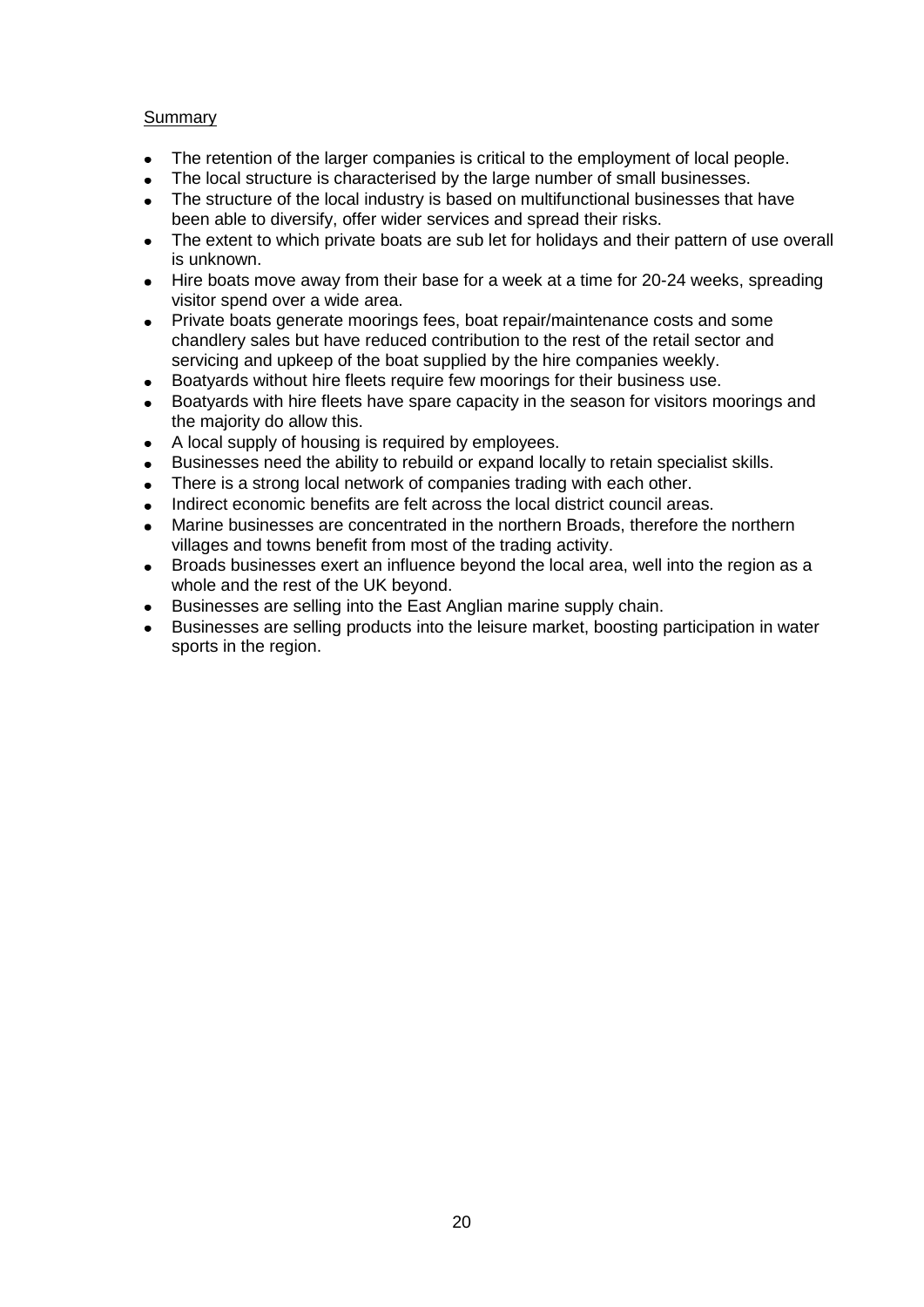## **6 Future of the marine businesses**

#### Location

 important to be located at the waterside. It was interesting to see that the businesses have a strong affinity to their location in the Broads. It is therefore important to maintain boatyards sites in employment use. 6.1 It is no surprise that nearly all the businesses surveyed in the 2008 survey think it is

#### Aspirations

- 6.2 Eighteen boatyards expressed some future aspirations for their site. These included expansion of moorings/marina (3), more holiday accommodation (4), general rebuilding/modernising, being able to respond to changing demands in boat building, expansion of the boat building/repair facilities (9). One would invest in their hire fleet and another was more negative about that side of the business. One respondent thought their site had no future due to oversupply of boatyards and a lack of customer demand.
- 6.3 contrast between the northern and the southern sites. The northern site benefits from its urban location with a mix of facilities and services within a short distance. It maintains a viable hire fleet. The southern site is isolated and suffers from a general reduction of visiting hire and private craft and so has had to become more self-sufficient in its offer. The concentration of small businesses, mostly single purpose, with its small hire fleets replaced by private moorings could be viewed as a "co-operative" in that a wide variety of marine and retail services are available albeit provided by a multitude of small businesses. All case studies illustrate the need to respond to the changing leisure market and to invest in their physical structures on the land, whether for boat repairs maintenance or to offer a higher quality leisure experience (accommodation, services, retail). The importance of the economic chain is illustrated and, indeed, what happens when it is broken. The case studies allowed greater insight to the way sites are developed. There is a distinct
- 6.4 the north, complementary businesses support each other and there is a critical mass. The southern business has become isolated with the general decline and now finds it has to have a mix of supporting services and facilities on site. It is a vital link in the chain of facilities through the waterways as it has no near competitors and boaters do not have such a wide choice of suppliers. The network of boatyards has safety implications for boaters apart from the business opportunities. The case studies illustrate the North/South divide in the structure of marine businesses. In

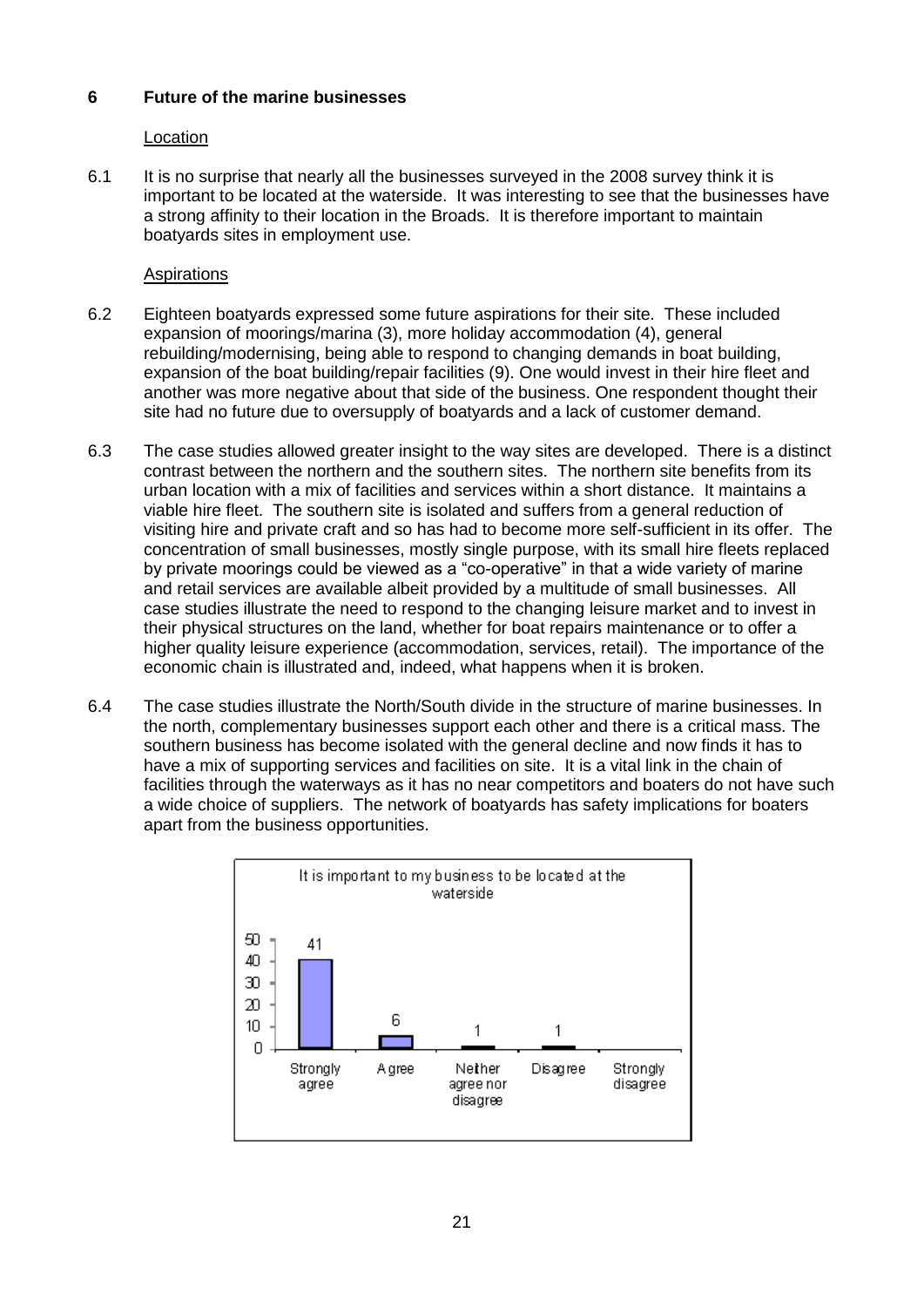

- The companies rely on their waterside location in order to carry out their diversified businesses.
- Single focused businesses are able to relocate away from the waterfront and become suppliers to the rest of the industry eg window manufacturers, (non-Broads) boat builders.
- Where there is an internal market between boat owners and the manufacturing/supply sector there is greater optimism.
- The loss of operational boat yards in the southern Broads, not even able to supply private moorings, means that remaining operators are more reliant on land based business and this in turn reduces the market for marine services.
- Customers demand higher quality facilities, businesses need to reinvest to retain custom.
- The "value added"/indirect economic benefit of the marine industry is higher where a site can provide a variety of services on site or in close proximity.
- Larger companies on larger sites have been more responsive to the decline in the hire boat fleet than small operators and have been able to maintain direct and indirect economic benefits.
- Small operators have consolidated their business activities to provide space for moorings.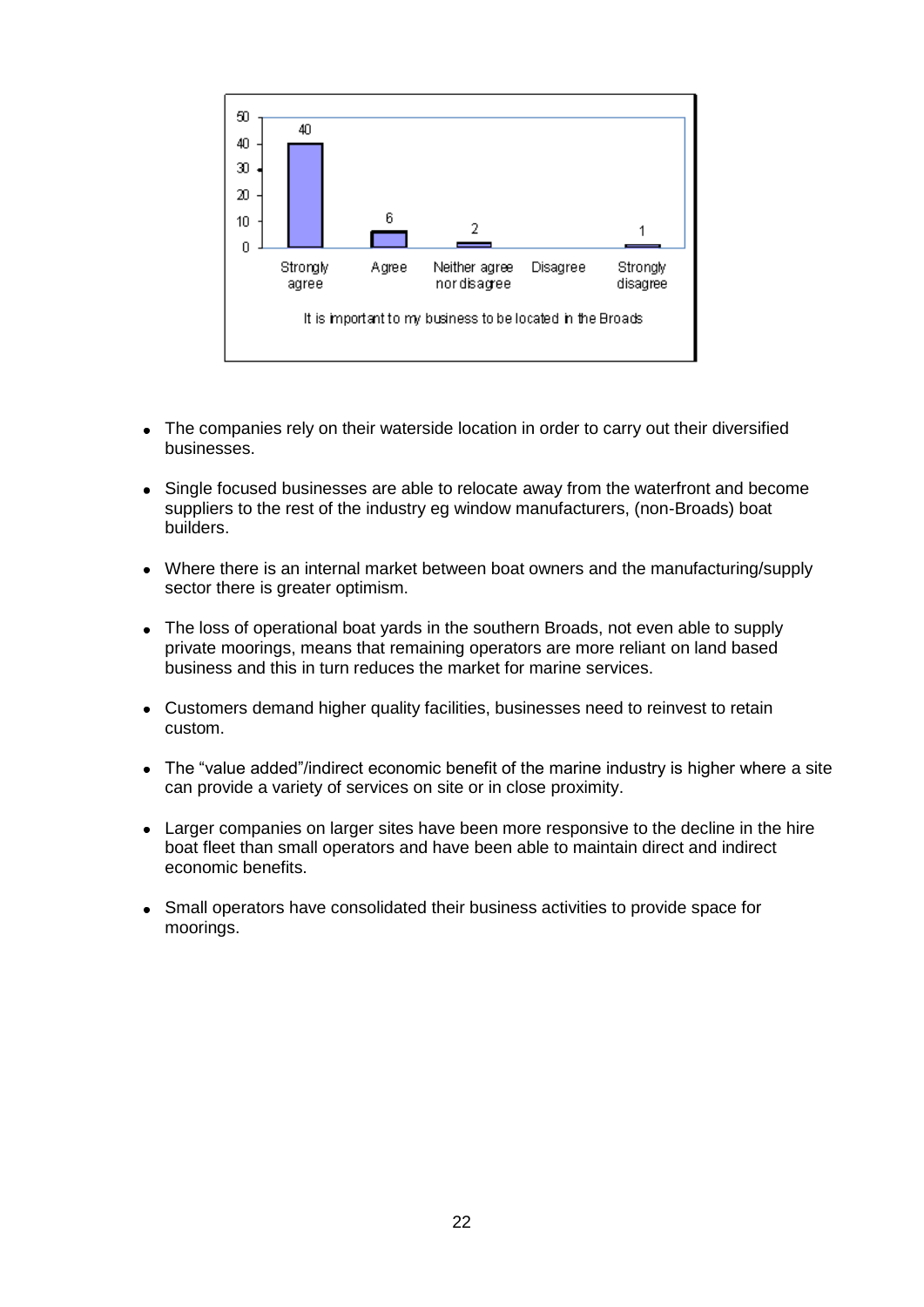### **7 Conclusions**

- $7.1$  and geological influences. In addition, the Broads is designated a protected landscape and a network of navigable waterways. It is within this context that the leisure marine industry has flourished and maintains an important economic and social presence today. The Broads is a wetland already characterised by fluctuating water levels due to tidal, fluvial
- $7.2$  must become integral to and explicit in the operational management of waterside sites. Businesses must therefore consider how the nature of the waterside landscape and character of rivers will change over time. The majority of the executive boundary is functional floodplain. Flood risk management
- 7.3 There has been a decline/potential stabilisation of number of hire boats and an increased private boat ownership. This has maintained a customer base, in fact one that serves local residents for recreational boating rather than long stay visitors from outside the region as in the past. The recreational opportunities will be attractive to future residents of greater Norwich and this should eventually be a potential growth business.
- 7.4 Businesses are multifunctional. This allows them to spread risks and redeploy resources according to seasonal activities. Diversified businesses require waterside locations and are Broads-specific. The larger sites can respond more easily to new market opportunities and can accommodate a range of activities on their sites. The subdivision of boatyards and selling away from marine uses has undermined the ability of smaller businesses to survive market changes.
- 7.5 Employees live very locally. Businesses rely on this pool of specialist skills. Policies should therefore ensure an adequate housing supply and the ability for businesses to reinvest or relocate to provide suitable accommodation within the local area. This is particularly true of the Manufacturing/boat repair sector.
- 7.6 Broads businesses are small, locally owned and managed, with a high proportion of income generated retained in the local area. There is a strong local/internal market in professional services and components trading with each other. However, the benefits of the marine industry are felt unevenly across the Broads. Towns and villages in the south are losing out because of the loss of boatyards to residential redevelopment. Future opportunities may arise with the redevelopment of Lowestoft and a move from commercial to leisure marine.
- $7.7$  Together with the tourism elements eg the hire boat fleet, these sectors bring money into the area from outside. The manufacturing base of the industry is large and its export performance is strong.
- $7.7$  impacts/economic activity in visitor and marine business has yet to be understood. It is recommended that a study of private boats be undertaken to ascertain their pattern of use. To what extent does increasing capacity of private moorings have positive effect? How beneficial is it for provision of private moorings to be increased with little/no control (size, The relationship between number of private moorings/boat movements/ecological location)?
- 7.8 Moorings themselves require limited investment when on the navigation but basins require dredging. Both require maintenance of quay heading, and generally water and power supplies and car parking as a minimum. There is limited ongoing management and they have limited direct business impacts. The added value is low in comparison with the use of those moorings for fully utilised hire boats. As there is currently a small and consolidated hire fleet, income must be generated through alternative sources.
- 7.9 However, the study concludes that it is preferable to allow private moorings on a site than for it to be redeveloped away from marine related uses to safeguard its future return.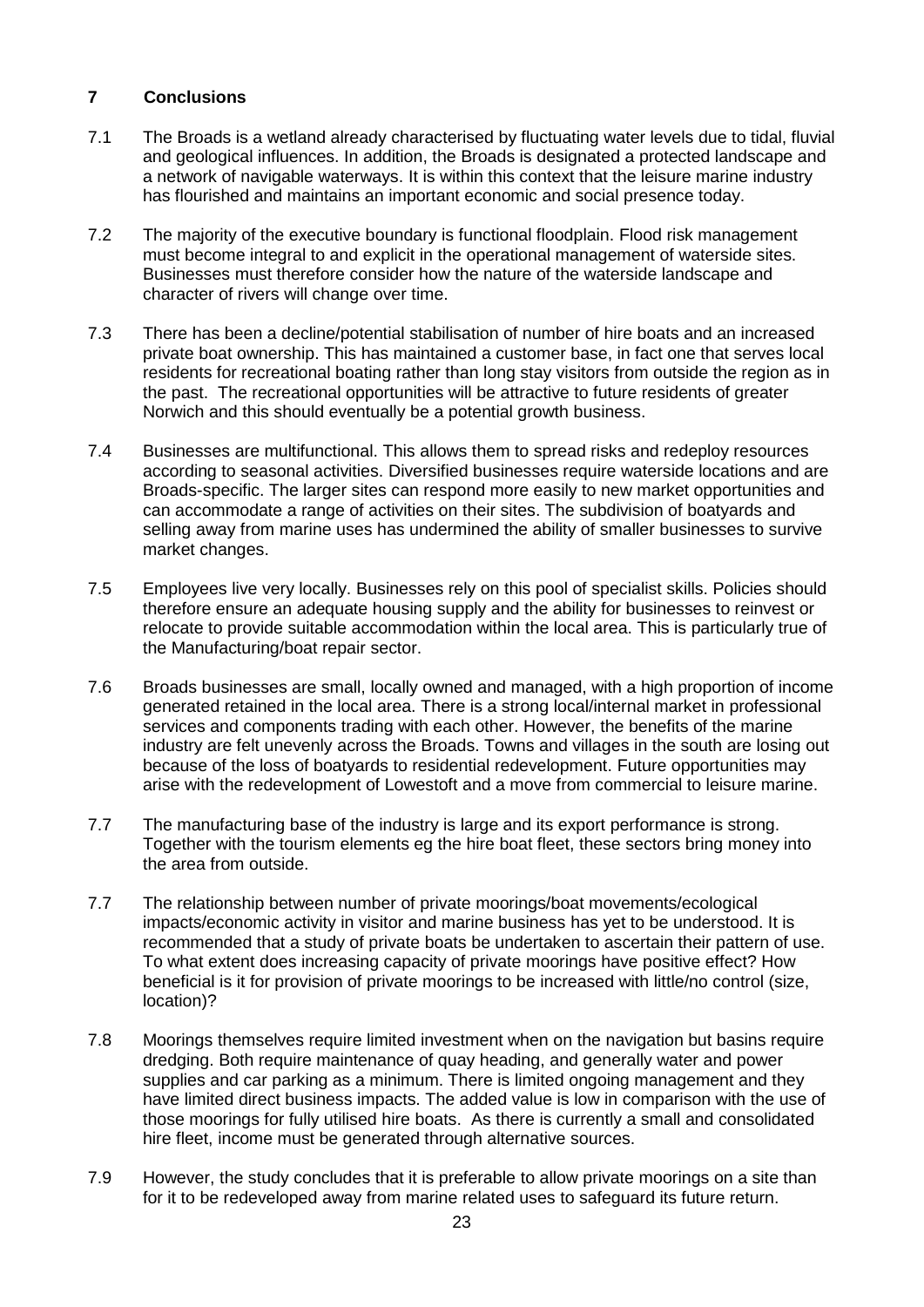- $7.10$  implications for the villages close to the Broads. The Broads marine industry contributes to the regional economy and should receive greater recognition for its role in providing a positive image to the East of England. This study has not even assessed the intrinsically related tourism business sector which would greatly increase significance locally and A decline in the industry brought about by planning restrictions would have serious regionally.
- $7.11$  took the time and trouble to contribute to this study. The BMF data and Broads specific analysis has added to knowledge of the economic impact of the industry. The grant received from LEADER+ programme has enabled the study to be completed and published. The Authority and neighbouring district councils now have a much greater understanding of the economic and social impact of the industry and why boatyards should be protected. The Authority and Broads Hire Boat federation are grateful to the many businesses who

#### **Bibliography**

 British Marine Federation (2006), Economic Benefits of the UK Leisure Boating Industry British Marine Federation (2007), Economic Benefits of Coastal Marinas in the UK and Channel Islands 2007.

 British Marine Federation Leisure and Small Commercial Marine Industry Key Performance Indicators Report 2006/7

Broads Authority (1997), Broads Local Plan.

Broads Authority (2004), Broads Plan.

Broads Authority, (2006), Strategy for Sustainable Tourism

Broads Authority, (2007), Local Development Framework, Core Strategy.

 Millard Consulting Engineers, (2007), Partnership of Norfolk District Councils Strategic Flood Risk Assessment.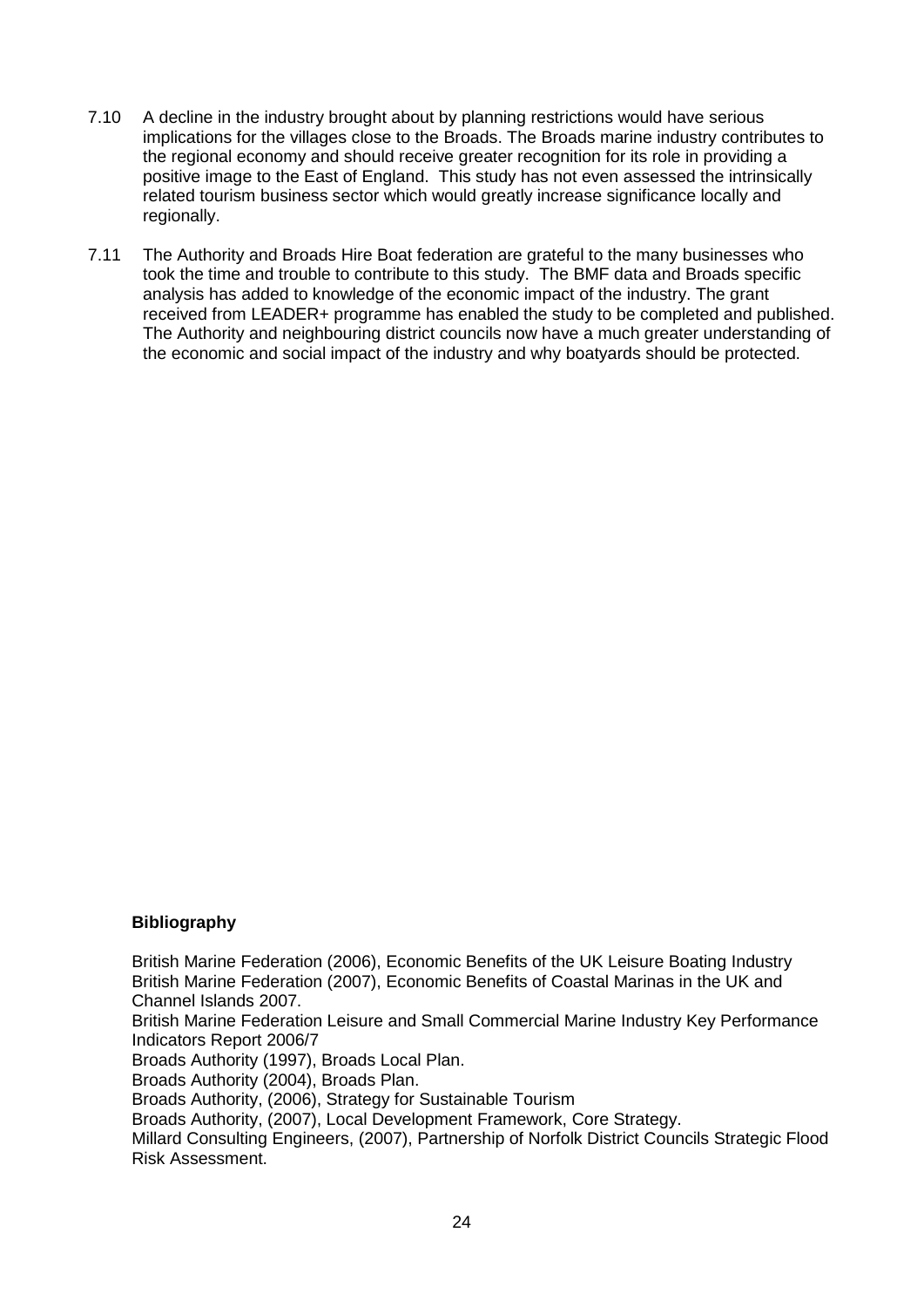## **Case Study 1 – Waveney River Centre – Burgh St Peter**

## **Background**

 The Waveney River Centre is on the River Waveney close to Burgh St Peter. There is a mix of holiday accommodation on the site including lodges, mobile homes, pitches for touring caravan and tents and moorings for visiting craft. The Centre also has a boat building and repair business and moorings for private boats. The facilities on the site include the pub and restaurant, a shop and swimming pool.

 The Centre has built up around the staithe and pub and originally relied heavily on visiting holiday- makers arriving by boat. The traditional boating holidays in the 1960s and 1970s would comprise a family on a boat for two weeks which gave ample time to explore all the Broads system (northern and southern Broads). The Waveney River Centre provided a stopping off point for those on the River Waveney being close to Beccles and Oulton Broad.

 However, as the hire boat holidays declined, boat yards on the southern rivers closed and the move to shorter breaks led to a decline in the number of hire boats. This had a much greater effect on the southern rivers as it is not easy to navigate from the northern rivers and return within a week. Where there had been 30 boats visiting in a day this gradually reduced to 30 a week.

 To provide a viable business development has taken place over the years with the majority of the new works being undertaken in the past 4 years.

#### **Development**

The development at the Site has included:

- mooring basins and private moorings,  $\bullet$
- boat building and repair workshop;
- static caravans;
- swimming pool;
- extension to pub;
- lodges (replacing static caravans);
- office;  $\bullet$
- shop;
- holiday accommodation (penthouses) above shop; and
- touring caravan and tent site and facilities.

 The Site enjoys a quiet river side location and the development makes full use of the views and river location. The Centre also hires out day boats, dinghies, canoes and cycles.

 All the lodges, cottages and penthouses are equipped to a high standard and can provide accommodation for most of the year. The changing holiday market and in particular people taking shorter breaks throughout the year has seen a two-thirds occupancy of the lodges this February.

#### **Benefits of development**

 The Centre provides facilities for a wide range of visitors but not primarily for the traditional boat holiday maker although some do still visit. The mix of lodges and camping provide a high level of occupancy throughout the summer and the moorings attract private boat-owners. The nature of the development is such that it has not spoilt the riverside location but due to its "remote" location visitors to the Centre will make more use of the on site facilities such as pub and restaurant than if it had been in a location such as Hoveton. However, it does provide employment servicing the accommodation and other facilities on the site. The level of employment provided by the Centre is 19+ made up from: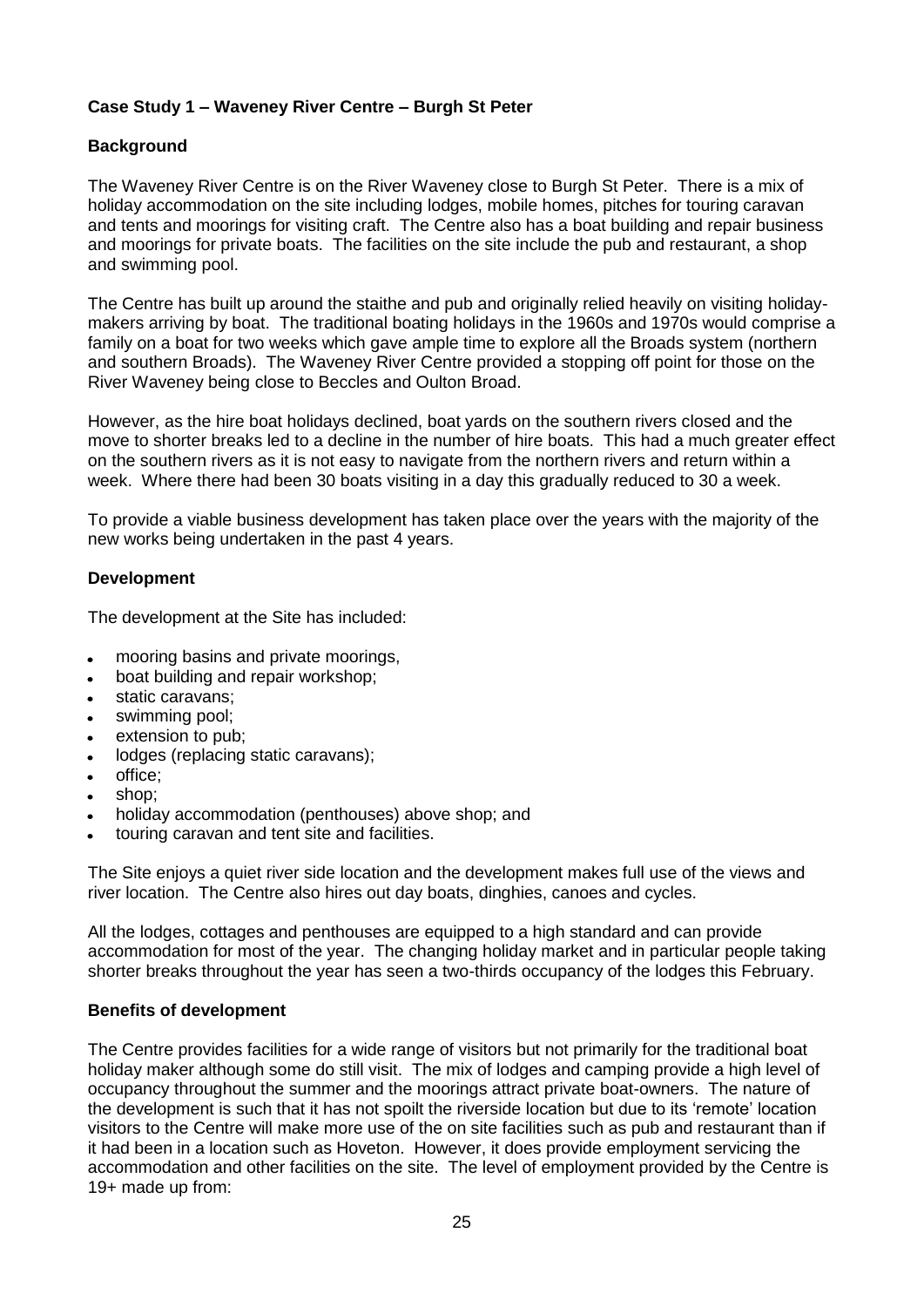- Year Round:
	- o 4 full time boat builders;
	- $\circ$  2 full time site workers;
	- $\circ$  2 full time admin staff,
	- o 1 part time housekeeper;
	- o 1 part time cleaner; and
	- o 1 part time office assistant.
- Seasonal
	- o 1 full time leisure centre supervisor;
	- o 3 additional part time cleaners;
	- o 2 part time shop and leisure centre assistants; and
	- o 2 holiday job (teenagers).

The pub also has a number of full and part time staff which fluctuates throughout the year.

## **Flood Risk**

 All the development has taken place above flood level either by location in the higher parts of the site or raising floor levels.

 Access to higher ground is within the site due to its sloping nature. The location of the centre on the River Waveney some 20 miles from the Mouth of the river system at Great Yarmouth means there is adequate warning time for tidal floods. The low lying parts of the Centre and access roads do flood but velocities are low and the depth of water is usually between 200mm to 400mm deep. The hazard is therefore low and any flooding is not unexpected.

 There are no specific arrangements for emergency access/egress during flooding due to the nature of the flood (time, velocity and depth). Boats are on site should evacuation by water be necessary.

## **Conclusions**

 The development of the site has provided a well used holiday facility in keeping with the Broads area. It gives a mix of types of holiday and also caters for private boat owners. The Centre has redeveloped to the changing needs of visitors to the Broads and provides a variety of good quality facilities. This is of economic benefit to the Centre, the local and wider Broads area. It is important that facilities such as at the Waveney River Centre can adapt as necessary to changing holiday and recreation demands of visitors



Aerial View of Waveney River Centre (from website)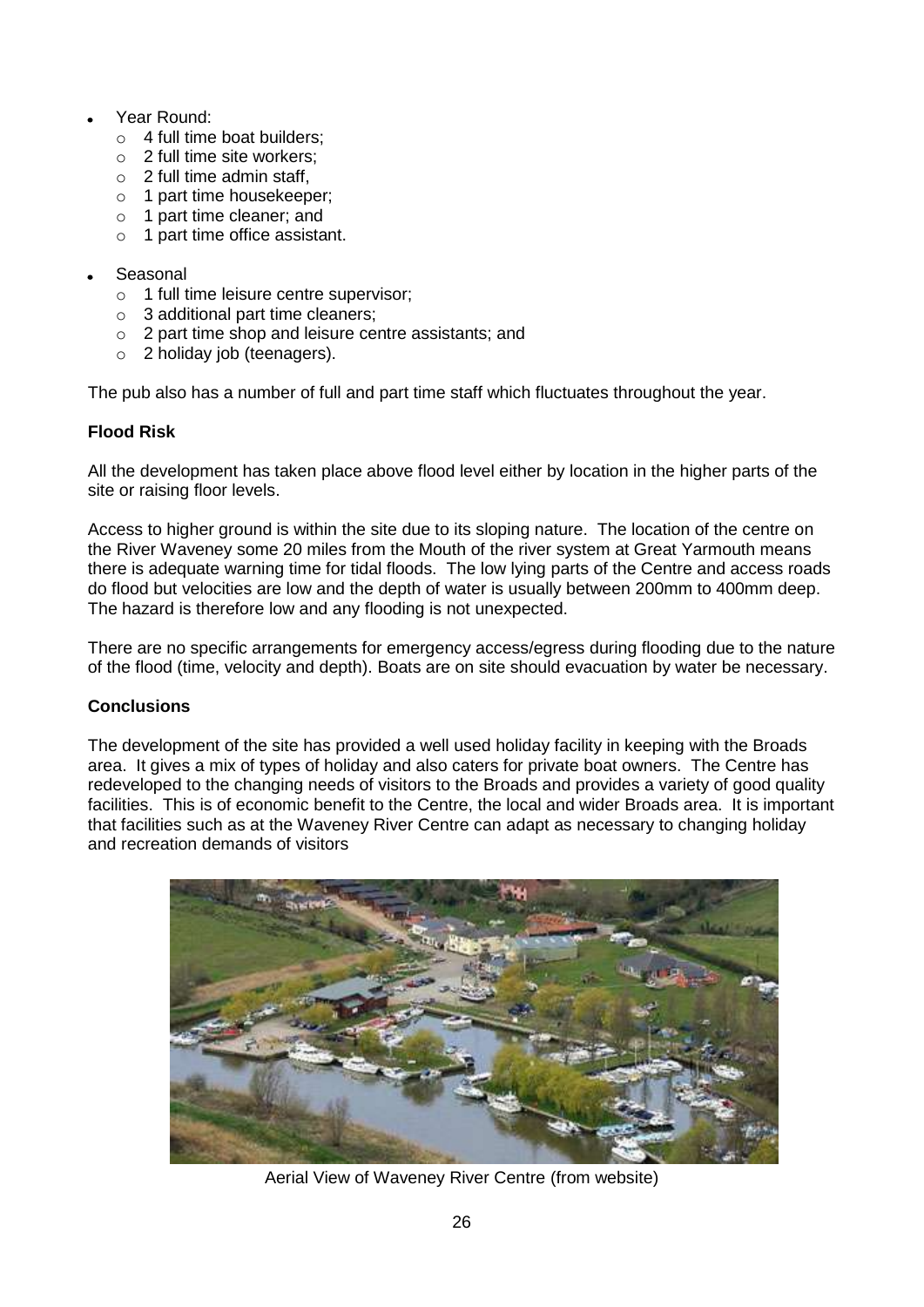## **Case Study 2 – Barnes Brinkcraft, Hoveton**

## **Background**

 Barnes Brinkcraft is situated in the boatyard complex at Hoveton. The company provides a mix of holidays afloat and ashore from its hire fleet and holiday lodges. At present there are some 24 holiday hire boats, a number of day boats and 12 lodges.

 Over the last 10-15 years the decline in the holiday hire boat industry had serious financial implications for the company as it could not survive as a holiday hire boatyard. The company land holding at Hoveton included a number of boatsheds, offices and mooring facilities. However, as wooden boats were replaced by GRP boats, the need for covered storage to protect paint and varnish through the winter was not required.

 The company now run approximately the same number of hire boats but only require one workshop for repair and maintenance.

 Although there has been a decrease in hire boat numbers in the Broads there has been an increase in private boats. This has meant an increased demand for private moorings and repair and maintenance facilities.

#### **Development**

 The development over the last 10 years includes four individual lodges, five apartments in "The Sail Loft' and three in 'The Boathouse' (for 2008 season). All the accommodation is to a high standard with the type of facilities required by many holiday makers today such as TV & video, fridge/freezer, microwave, etc. All the apartments have river views being set within or on the edge of the working boatyard.

 A new workshop has been constructed to carry out maintenance of the hire fleet and private boats. Car parking areas have also been provided for users of the apartments and hire boats.

#### **Benefits of Development**

 The development of the boatyard from one based solely on a hire fleet to a mix of hire fleet, holiday apartments, private moorings and day boats provides the modern facilities that draws a wider clientele and makes for a viable business. The standard of accommodation offered also extends the letting period. This is around 24 weeks for boats and 30 weeks for apartments but the trend for shorter breaks throughout the year could certainly see the occupancy extended.

 The variety of boats and land-based accommodation and the extended usage of the facilities are of benefit not just to the boatyard but the wider area. Visitors to the lodges will use local restaurants and shops and those on boats will use the same types of facilities but on the Broads system.

 Employment is also provided in maintaining the hire fleet and holiday accommodation and this amounts to 30 full time and 35 seasonal staff..

#### **Flood Risk**

 Hoveton is on the River Bure near to the tidal limit and therefore there is the opportunity for long lead in times for flood warning from both fluvial and tidal events. This could be well over 24 hours in most circumstances.

 The new developments are on piled foundations and therefore do not sink over time (as was experienced with the older buildings). Floor levels of the accommodation have been set above flood levels and much of the area of the boatyard has been raised over the years.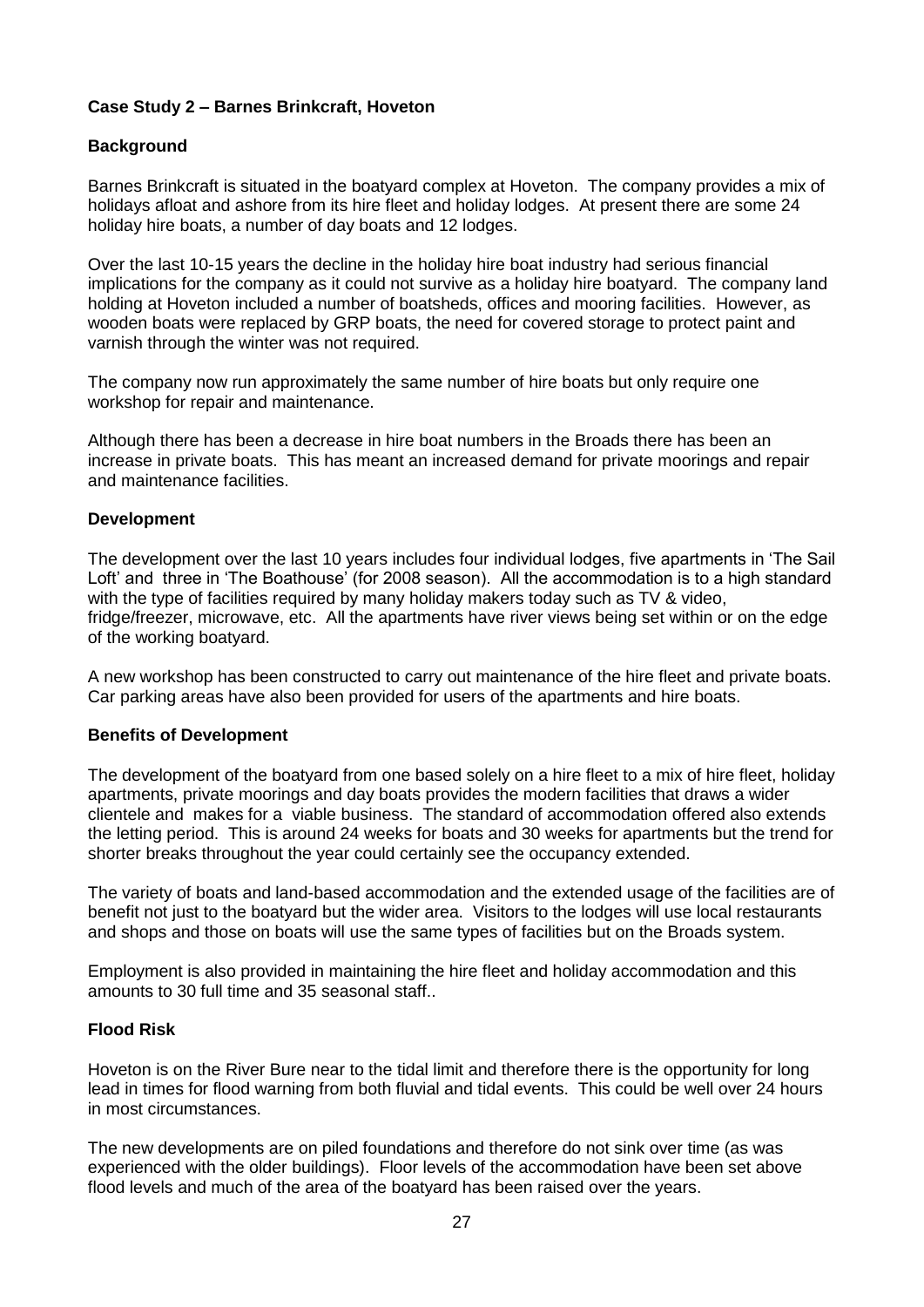The low lying parts of the boatyard and access roads do flood but velocities are low and the depth of water is usually between 200mm to 400mm deep. The hazard is therefore low and any flooding is not unexpected.

 All the development has been undertaken by replacing old boatsheds and workshops no longer required for the modern boat hire business and therefore is not "new" development but has re-developed an existing boatyard.

 There are no specific arrangements for emergency access/egress during flooding due to the nature of the flood (time, velocity and depth) and there are boats on site should evacuation by water be necessary.

### **Conclusions**

 The boatyard has redeveloped to the changing needs of visitors to the Broads and provides a variety of good quality facilities. This is of economic benefit to the boatyard, the local area at Hoveton and the wider Broads area.

 The development has been carried out in a manner sympathetic to the local area and in such a way that flood risk is minimised.

 If development of the boatyard had not taken place it would have led to a rundown area with boatsheds in poor states of repair, a non-viable business attracting few visitors and a subsequent reduction to the economy of the area.



Barnes Brinkcraft – moorings, offices and "The Sail Loft"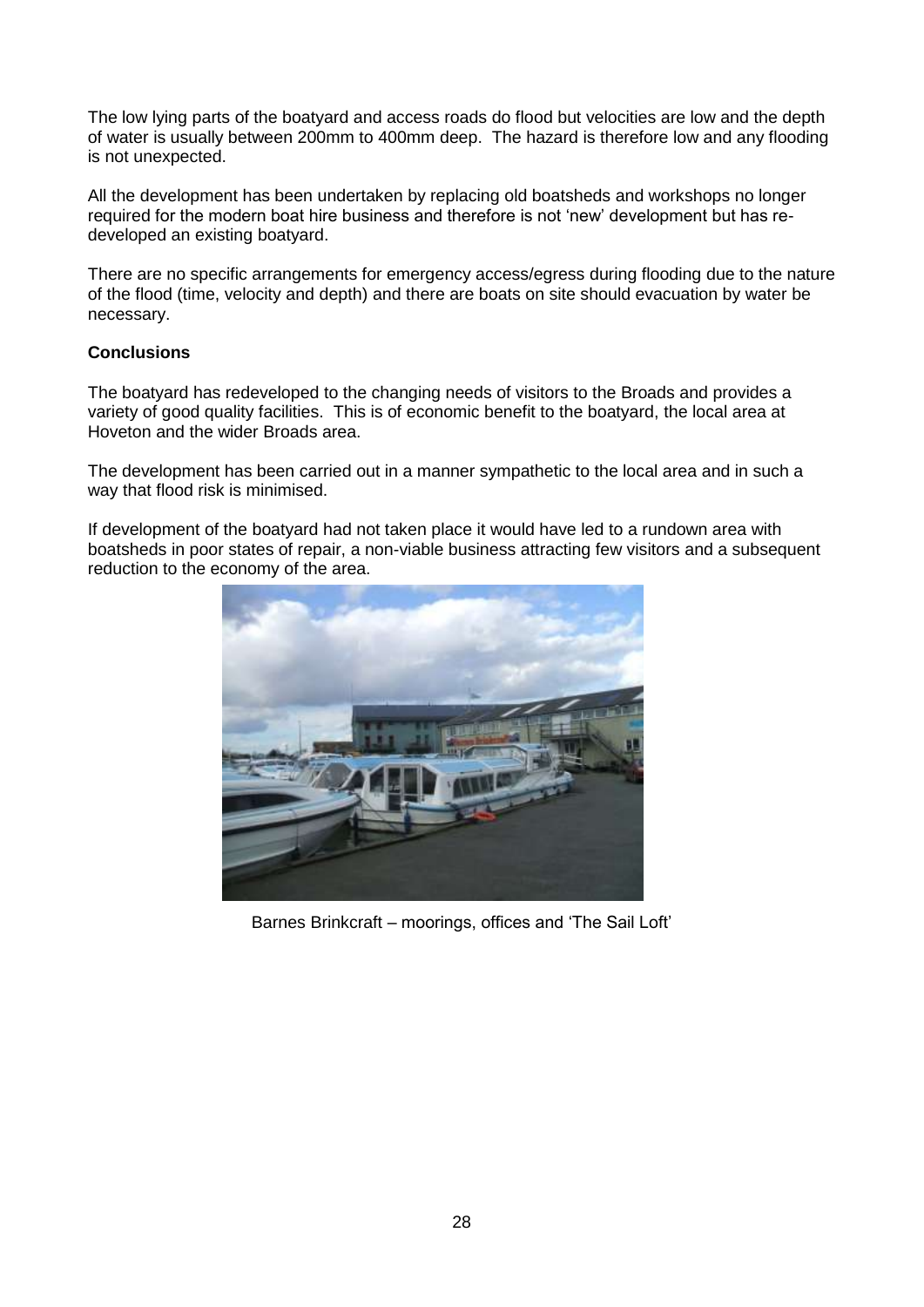## **Case Study 3 – Brundall Riverside**

### **Background**

 The riverside in Brundall comprises a mix of boat yards providing moorings, boatbuilding, chandlery, hiring; some retail outlets and holiday bungalows. The present mix of use has evolved over the years in response to changes in holiday requirements. For example, the number of hire boats has decreased but the need for private boat moorings has increased dramatically. Brundall now provides moorings for some 1000 boats.

 The decline in the boat hire industry has led to boatyards diversifying into areas such as boat engine sales (nationally), angling shops and marinas.

The holiday bungalows' lettings have also had to respond to changing requirements such as improved facilities and extended season into the autumn. In addition to the normal summer lets autumn lets have increased through demand from those wanting a fishing holiday out of the main tourist season when the rivers are quieter.

 For the businesses to survive they need to be able to respond to changing demand. This may be a change of use or redevelopment depending on the need and opportunities. The holiday chalets are of primarily wooden construction and therefore have a relatively short life. To provide the high quality required by the market it is necessary to either refurbish or replace the bungalows as the need arises.

 However, if the Government guidance on Development and Flood Risk and (PPS 25) is strictly interpreted then it will/may not be possible to change the use of businesses or reconstruct bungalows. This will lead to a reduction in visitors and hence income to the area, potential blight and areas becoming derelict leading to a degradation of the landscape for which the Broads is noted.

This case study explores some of the issues and is based on real examples.

#### **Development proposals**

 For this case study it is assumed that one of the boatyards wants to change the use of a workshop to a small convenience shop with holiday accommodation above and one of the bungalows requires replacing as it fell into disrepair and was demolished.

#### **Benefits of the development**

 The holiday industry is a main economic driver for Norfolk. The Norfolk Broads are a nationally important area and tourism in the Broads attracts 2.3 million visitors per year. Visitors to Norfolk come to visit the Broads or the coast and there is no "passing" trade as it is not en-route to any other destination.

other destination.<br>Although the number of hire boats has decreased there is still a buoyant market for land based holiday accommodation and over an extended season. For this to remain viable the properties need to be in good repair, in locations people want to stay such as on the river"s edge, and of construction and with facilities that reflect the needs of today"s society.

 Those staying in the area also require shops for food and possibly equipment from angling stores and chandleries. If these facilities are not available locally then visitors will either chose to holiday elsewhere or bring their own supplies, both to the detriment of the local economy.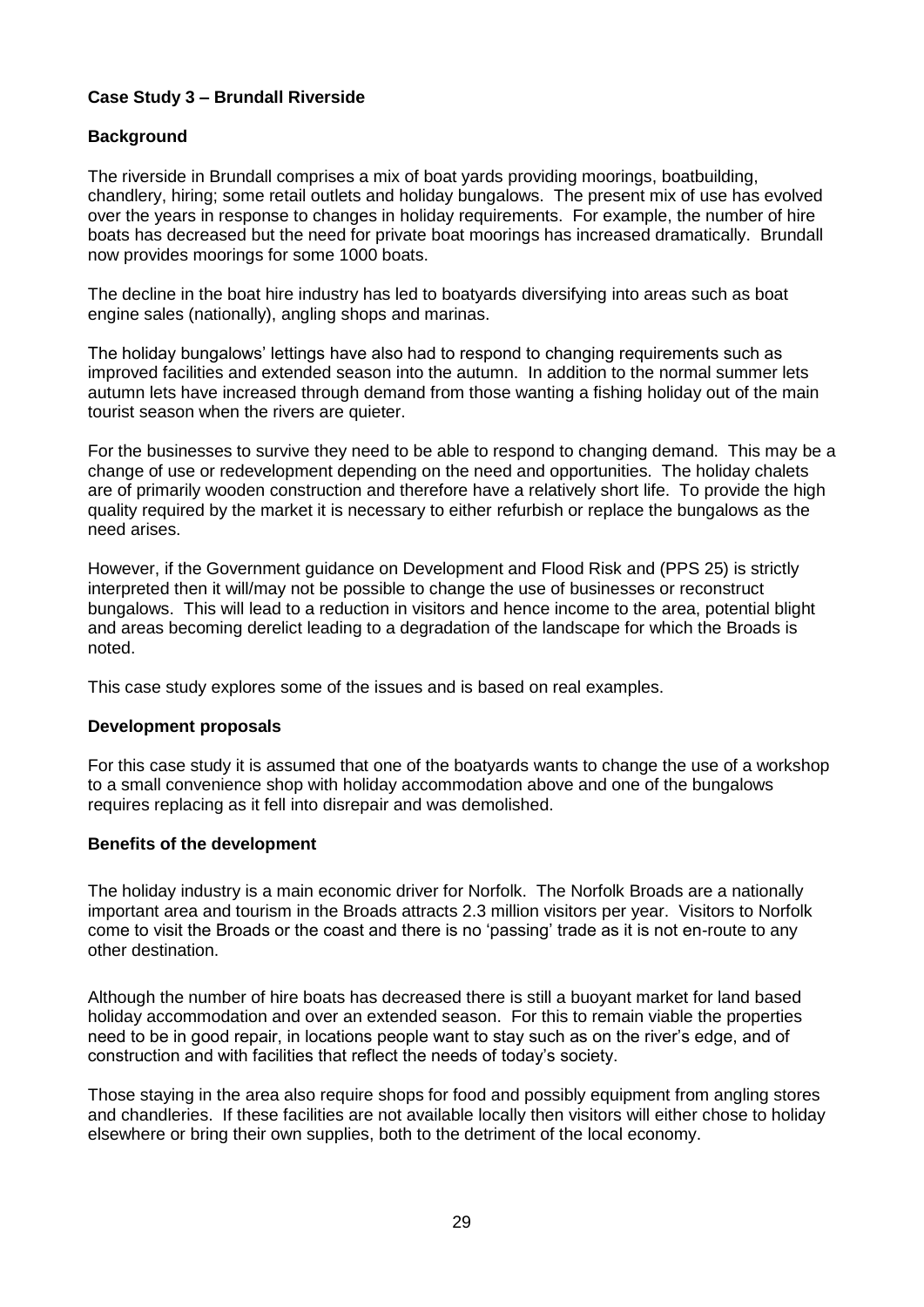There are therefore economic benefits from providing visitors with their needs locally. This extends to jobs associated with retail outlets and also with managing the holiday accommodation including servicing.

# **Flood Risk**

 The riverside area in Brundall is in Flood Risk Zones 3a (high probability) and 3b (functional floodplain) and over time with climate change will all be in Flood Zone 3b. This Zone is described as the area flooding with an annual probability of 1 in 20 or greater and only suitable for water compatible or essential infrastructure (where an exception test has been undertaken).

 Development in Flood Zone 3b will therefore be severely restricted and this can be seen in a recent application to rebuild a demolished bungalow on the river bank at Brundall. Residential development is classed as "more vulnerable" in PPS 25 and therefore not allowed in Flood Zone 3b.

 However, the development on the river bank has been there for many years and lives with the flood risk. The properties are raised above the flood level and any flooding of the surrounding area is slow to happen with the opportunity for many hours to warn people. In addition, flood velocities are minimal due to the nature of the flooding and the rise in water level is slow. There is high ground to the north (towards the village) which can be accessed to provide refuge and the depth of flooding is such that access can be gained by larger vehicles.

 Floods in the area also have relatively short duration of days (typically two days but with the levels reducing on the low tide making the road passable) and the construction of the buildings is such that normal activities can be resumed relatively quickly and easily.

### **Planning Issues**

 The development is within Flood Zone 3b and is not water-compatible as defined by PPS 25. The bungalow and holiday accommodation is classified as "more vulnerable" and the shop as "less vulnerable".

 However, as both the workshop and chalet are solid buildings in developed areas, their functionality is not as a functional floodplain, and therefore the area could be defined as Flood Zone 3a. However, there are still limitations on development to ensure risk is as low as possible and for both the intended uses, accommodation and shop, the exception test has to be passed.

For this case study the exception test is passed as:

- a. the benefits of the developments accord with the Broads Authority core strategy relating to tourism and the economy;
- b. they are on previously developed land; and
- c. they do not increase flood risk elsewhere and can be demonstrated to be safe.

#### **Flood Resistance, resilience and safety**

 In order to reduce the risk to people and property the following actions would need to be undertaken.

#### **Property**

 Construction should be water resilient in accordance with current guidance including "Preparing for Floods" (DETR February 2002) and "Improving the Flood Performance of New Buildings: Flood Resilient Construction" (CLG 2007). This would include using water resilient materials, placing all electrics above flood level, non return valves for drainage and designing to facilitate clearing up after the flood.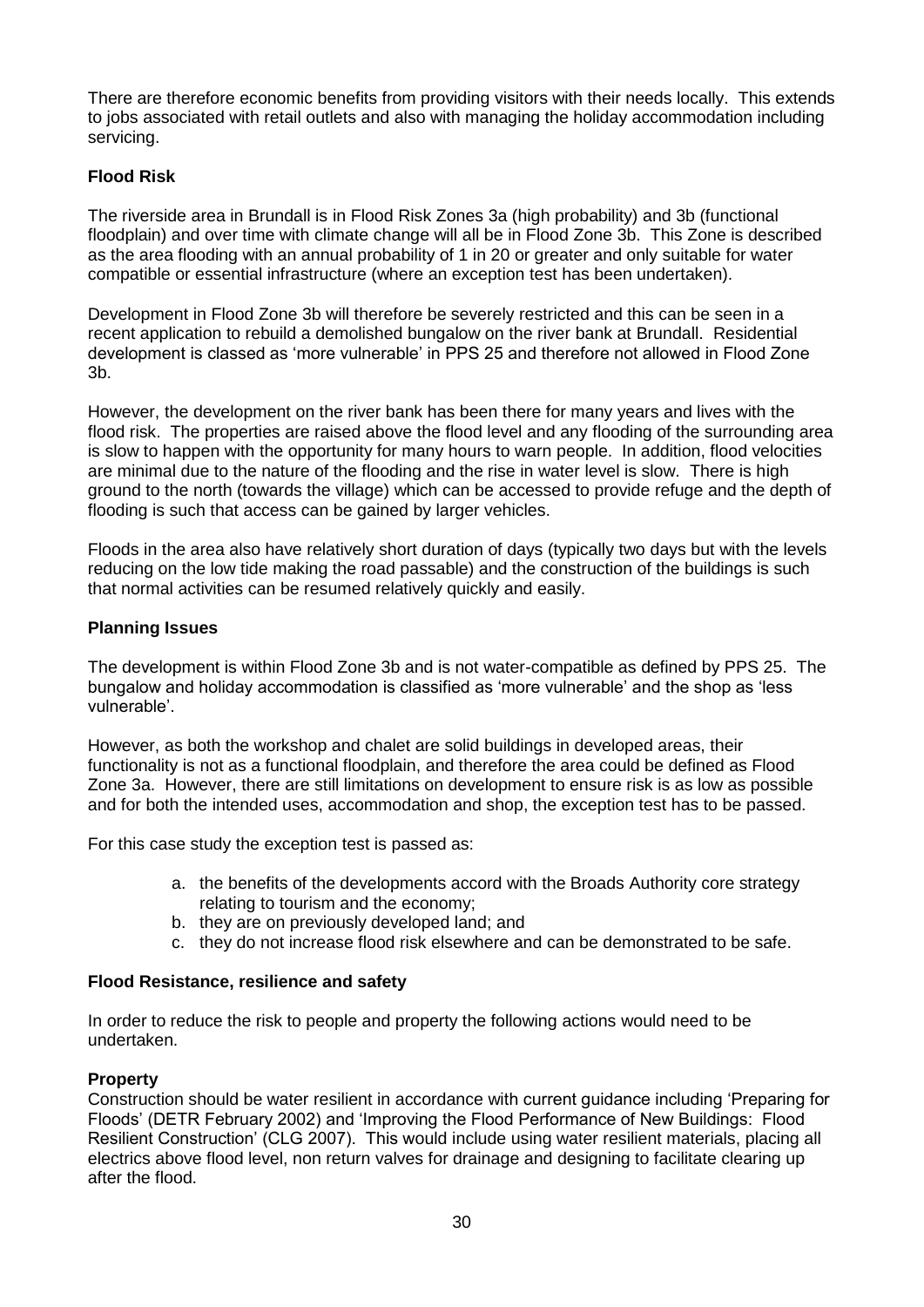## **People**

A flood plan should be produced to:

- a. inform residents and visitors of the risk of flooding;
- b. identify safe egress routes in an evacuation plan; and
- c. list what to do in the case of a flood warning.

 Both the shop and holiday bungalow could have seasonal occupation from Easter to end October. This means that occupation will be outside of the main flood season.

## **Conclusions**

 The Broads is a wetland environment and has always been subject to flooding. The interest of the Broads to both visitors and residents is the water and wetland environment either from being on the water or close to it. The lack of limited development such as replacement of holiday accommodation and provision of facilities for visitors will give rise to blight, derelict areas of land and lack of confidence in businesses all of which will have a negative economic effect on the area.

 Limited development which is resilient to floods and safe can be provided. This will give the necessary infrastructure to encourage visitors which is vital for the economic well being for the area.



Aerial view of Brooms boatyard (from website)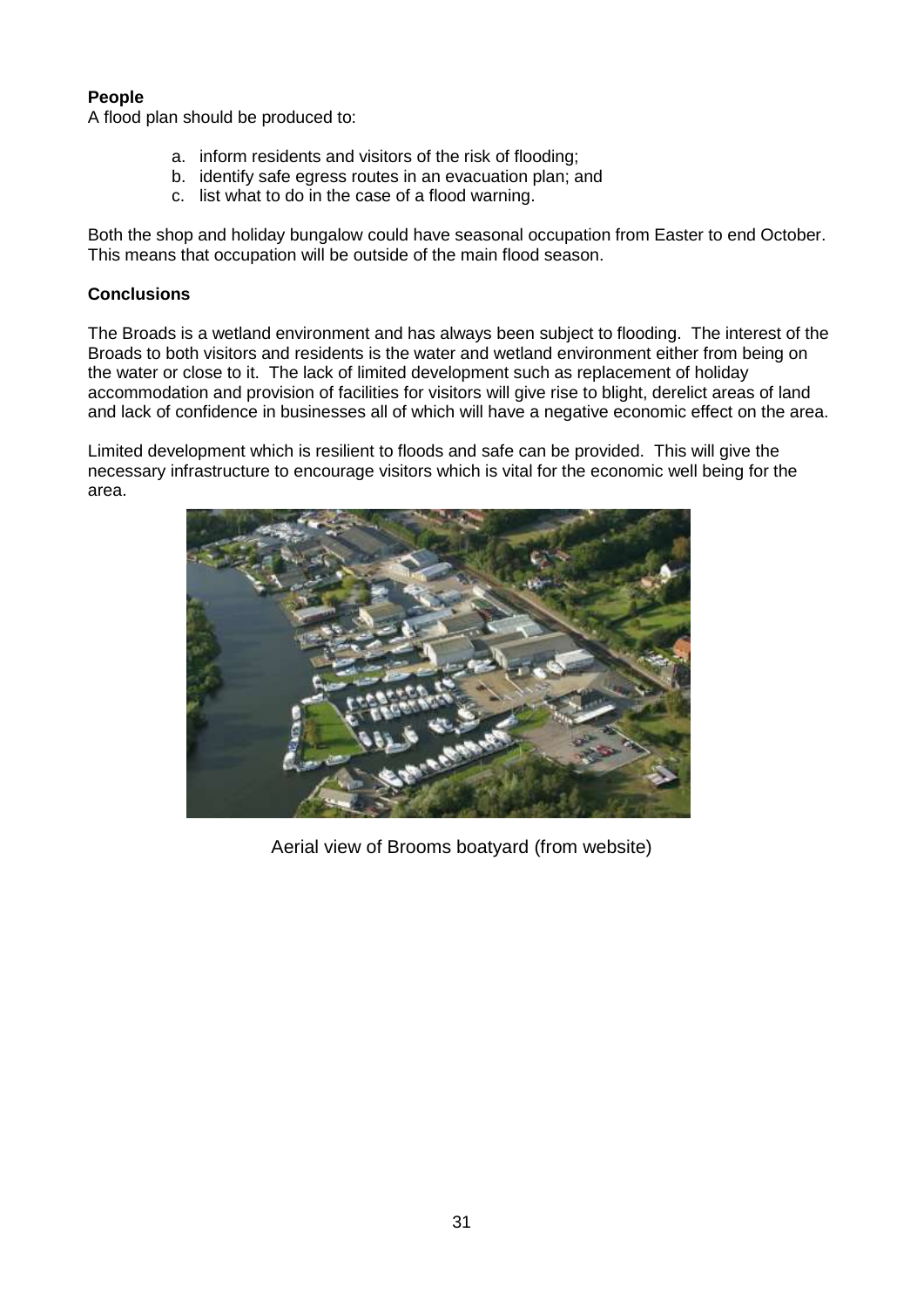# **Survey of Marine Businesses in the Broads**

The Broads Authority very much hopes you can help us provide evidence to back up our planning policies to protect marine industries in this area.

**se⊰** Broads Authority The Broads - a mem<br>National Park family

 Federation. Every year the BMF carries out a survey of its members. They have produced need some more local information so that we can draw a map to show how important individual companies as it will be amalgamated and also portrayed on a map. We have been working with the British Marine Federation (BMF) and the Broads Hire Boat a Broads wide picture of employment and turnover of its Broads based members. Now we Broads businesses are to the local economy. The information will not be attributable to

 I would be very grateful if you could answer a few questions it should take about 10 located, where your customers come from. minutes. The questions cover where your staff come from, where your suppliers are

 It would be helpful if a range of different sizes of companies could answer the questions. This will enable us to illustrate on a map the economic influence of Broads businesses. It will also support us when advising neighbouring authorities on their planning policies eg for local housing.

 Please could you complete as much of this survey as possible and return it to me. If I do not hear from you, you will receive a telephone call from a surveyor who will go through the questions on the telephone if this is easier for you. I aim to feedback the results at a meeting of the BHBF in April.

# **Please return this survey before 3 March 2008**

Many thanks for your time

# *Gillian*

Gillian Morgan

Broads Authority, 18 Colegate, Norwich, NR3 1BQ gillian.morgan@broads-authority.gov.uk

and making planning applications is available on our website: [www.broads-](http://www.broads-authority.gov.uk/)*If you would like further information on planning, extensive information on Planning policy [authority.gov.uk](http://www.broads-authority.gov.uk/)*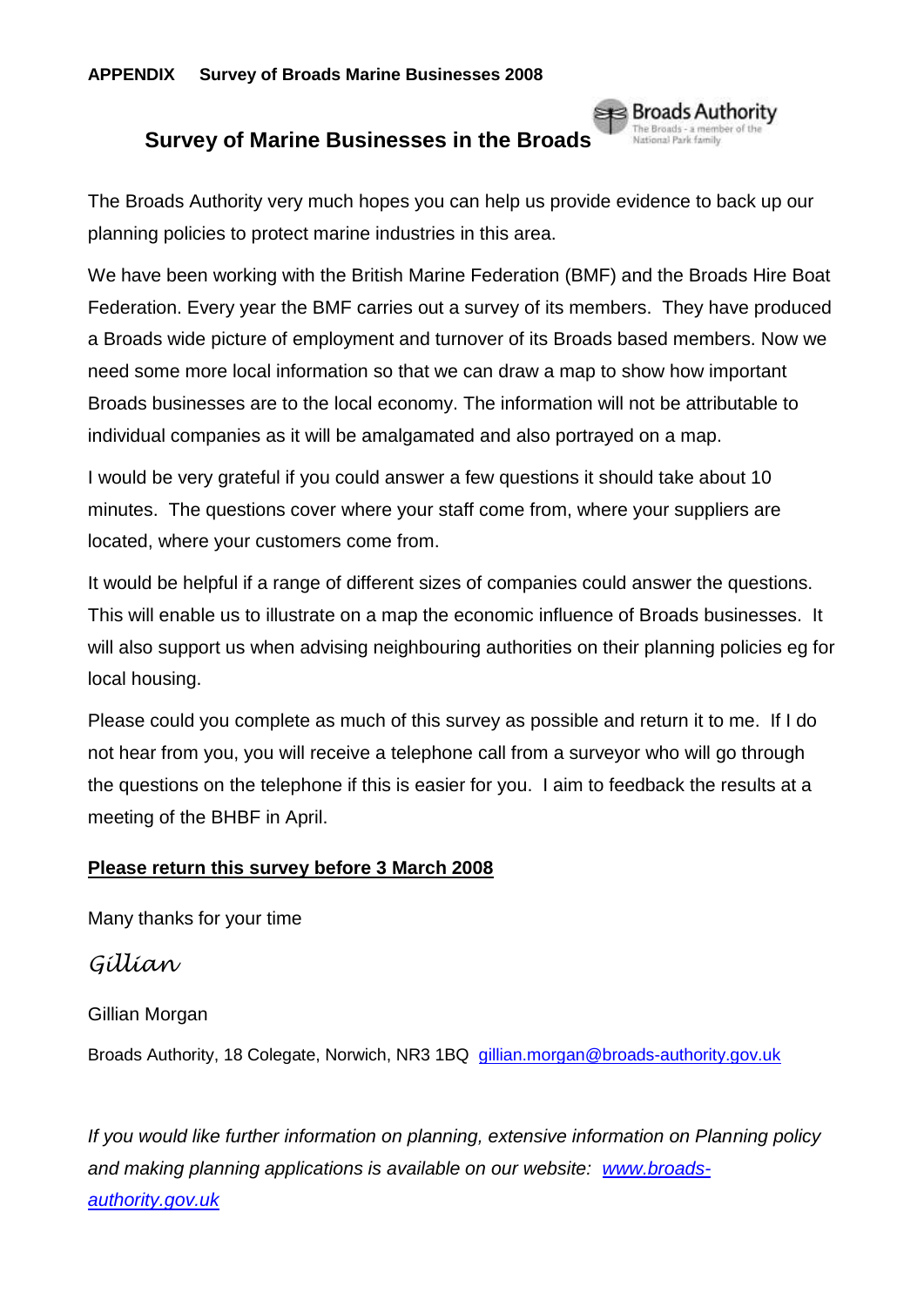

| Boat building                                                   | Yes/No |
|-----------------------------------------------------------------|--------|
| Boat design                                                     | Yes/No |
| Fitting out of hulls                                            | Yes/No |
| Marine equipment                                                | Yes/No |
| manufacture                                                     |        |
| Marine equipment supply                                         | Yes/No |
| Boat Repair and maintenance                                     | Yes/No |
| <b>Boat Hiring</b>                                              | Yes/No |
| Pleasure boat services                                          | Yes/No |
| Private moorings                                                | Yes/No |
| Sales of new boats                                              | Yes/No |
| Sales of second hand boats                                      | Yes/No |
| Wholesale marine equipment                                      | Yes/No |
| Winter private boat storage.                                    | Yes/No |
| Facilities for "do-it-yourself"<br>maintenance of private boats | Yes/No |

| Chandlery sales     | Yes/No |
|---------------------|--------|
| Angling retail      | Yes/No |
| General retail      | Yes/No |
| Pub/cafe/restaurant | Yes/No |
| holiday chalets     | Yes/No |
| leisure centre      | Yes/No |
| Other uses (list)   |        |
|                     |        |

| Name of your<br>Company |  |
|-------------------------|--|
| Full Postcode           |  |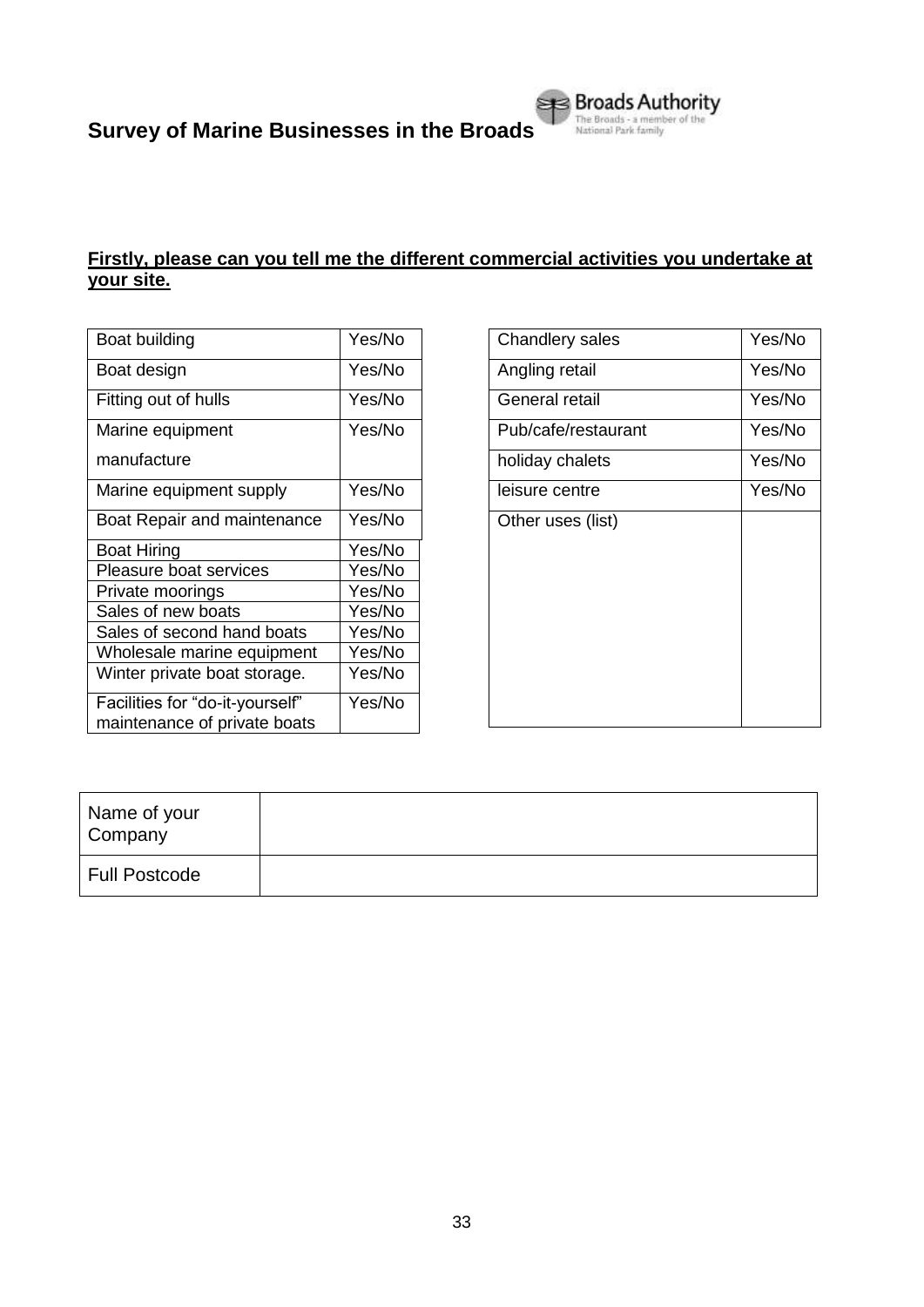# **In which towns or villages do you and your Employees live?**

| Enter Number of staff |  |  |  |
|-----------------------|--|--|--|
| <b>Norfolk</b>        |  |  |  |
| Acle                  |  |  |  |
| Attleborough          |  |  |  |
| Aylsham               |  |  |  |
| <b>Blofield</b>       |  |  |  |
| <b>Brundall</b>       |  |  |  |
| Caister               |  |  |  |
| Costessey             |  |  |  |
| Cromer                |  |  |  |
| Dereham               |  |  |  |
| Dersingham            |  |  |  |
| <b>Diss</b>           |  |  |  |
| Downham Market        |  |  |  |
| Earlham               |  |  |  |
| Fakenham              |  |  |  |
| Gaywood               |  |  |  |
| Gorleston             |  |  |  |
| <b>Great Yarmouth</b> |  |  |  |
| Harleston             |  |  |  |
| Hellesdon             |  |  |  |
| <b>Hethersett</b>     |  |  |  |
| Hingham               |  |  |  |
| Holt                  |  |  |  |
| Hunstanton            |  |  |  |
| Kings Lynn            |  |  |  |
| Loddon                |  |  |  |
| Long Stratton         |  |  |  |
| Martham               |  |  |  |
| Mundesley             |  |  |  |
| Norwich               |  |  |  |
| North Walsham         |  |  |  |
| Poringland            |  |  |  |
| Reepham               |  |  |  |
| Sheringham            |  |  |  |
| Sprowston             |  |  |  |
| <b>Stalham</b>        |  |  |  |
| Swaffham              |  |  |  |
| Taverham              |  |  |  |
| <b>Thetford</b>       |  |  |  |
| Tuckswood             |  |  |  |
| Watton                |  |  |  |
| Wells                 |  |  |  |
| Wroxham               |  |  |  |
| Wymondham             |  |  |  |
|                       |  |  |  |
| <b>Other Norfolk</b>  |  |  |  |
|                       |  |  |  |
|                       |  |  |  |
|                       |  |  |  |
|                       |  |  |  |

|                        | Enter Number of staff |
|------------------------|-----------------------|
| <b>Suffolk</b>         |                       |
| Aldeburgh              |                       |
| <b>Beccles</b>         |                       |
| <b>Brandon</b>         |                       |
| <b>Bungay</b>          |                       |
| <b>Bury St Edmunds</b> |                       |
| Capel St Mary          |                       |
| Clare                  |                       |
| Debenham               |                       |
| Elmswell               |                       |
| Eye                    |                       |
| Felixstowe             |                       |
| Framlingham            |                       |
| Glemsford              |                       |
| <b>Gt Cornard</b>      |                       |
| Hadleigh               |                       |
| Halesworth             |                       |
| Haverhill              |                       |
| Ipswich                |                       |
| Ixworth                |                       |
| Kedington              |                       |
| Kesgrave               |                       |
| Kessingland            |                       |
| Lakenheath             |                       |
| Lavenham               |                       |
| Leiston                |                       |
| Long Melford           |                       |
| Lowestoft              |                       |
| Mildenhall             |                       |
| <b>Needham Market</b>  |                       |
| Newmarket              |                       |
| <b>Oulton Broad</b>    |                       |
| Saxmundham             |                       |
| Southwold              |                       |
| Stowmarket             |                       |
| Stradbroke             |                       |
| Sudbury                |                       |
| Thurston               |                       |
| <b>Wickham Market</b>  |                       |
| Woodbridge             |                       |
| <b>Other Suffolk</b>   |                       |
|                        |                       |
|                        |                       |
|                        |                       |
|                        |                       |
|                        |                       |
| <b>Other</b>           |                       |
|                        |                       |
|                        |                       |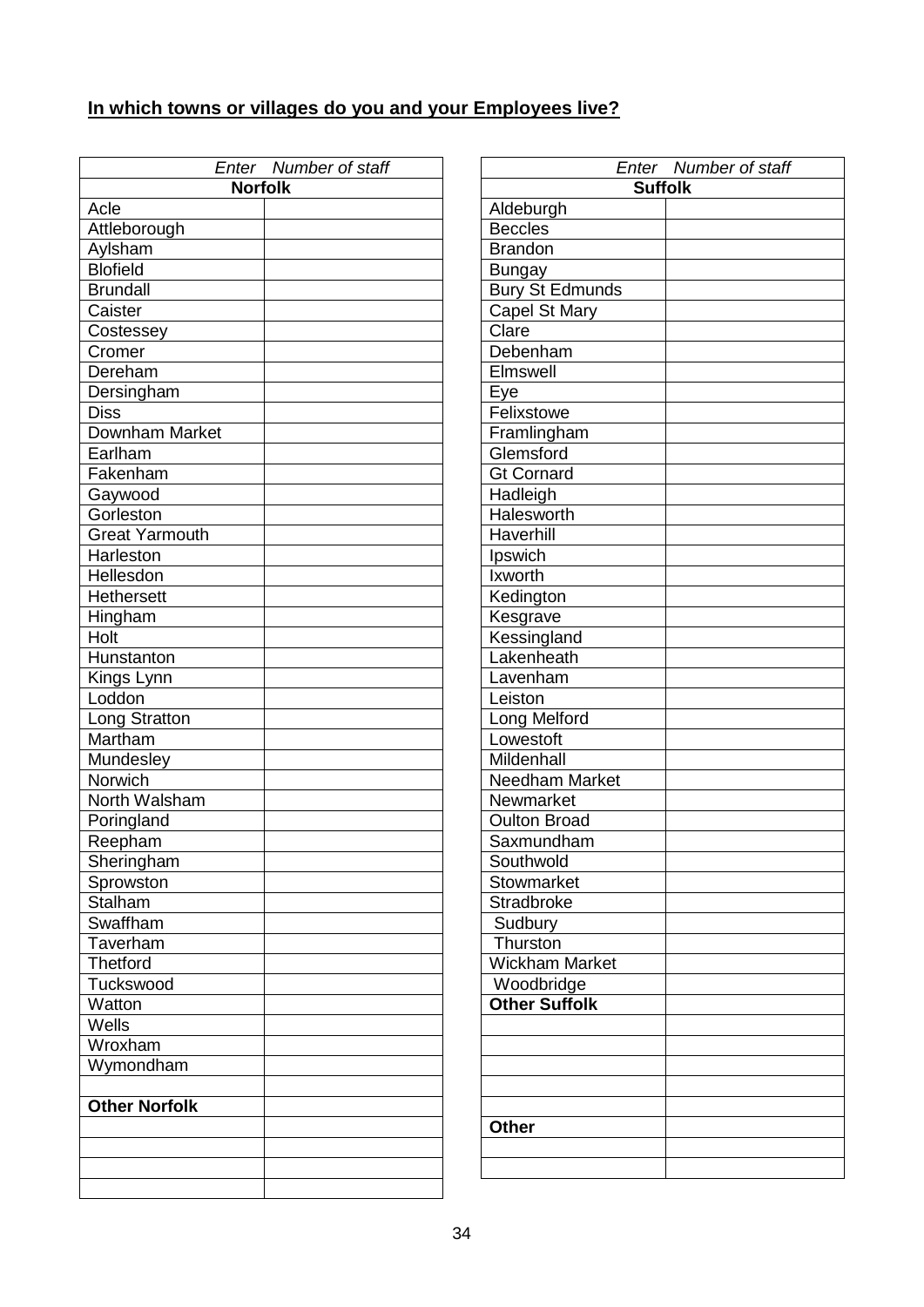### **In Which towns or villages do** *YOUR* **suppliers of goods and services have their premises?**

|                 | code |
|-----------------|------|
| Bank            | А    |
| Accountant      | B    |
| Solicitor       | С    |
| Insurance agent | D    |
| Computing       | E    |
| <b>Printers</b> | F    |

| Cleaning (if external)         | G |
|--------------------------------|---|
| Other professional<br>services | н |
| Materials/components           |   |
| Boats/hulls                    |   |
| Equipment/machinery            | K |
| Catering supplies              |   |

| Builders/construction      | М |
|----------------------------|---|
| Fuel                       | N |
| Transport                  |   |
| Other key suppliers<br>ie: | Р |

 *Please insert letter code(s) against all relevant places* 

| eg if you accountant comes from Acle | Acle                   | B |
|--------------------------------------|------------------------|---|
| <b>Norfolk</b>                       | <b>Thetford</b>        |   |
| Acle                                 | Tuckswood              |   |
| Attleborough                         | Watton                 |   |
| Aylsham                              | Wells                  |   |
| <b>Blofield</b>                      | Wroxham                |   |
| <b>Brundall</b>                      | Wymondham              |   |
| Caister                              |                        |   |
| Costessey                            | <b>Other Norfolk</b>   |   |
| Cromer                               |                        |   |
| Dereham                              |                        |   |
| Dersingham                           |                        |   |
| <b>Diss</b>                          | <b>Suffolk</b>         |   |
| <b>Downham Market</b>                | Aldeburgh              |   |
| Earlham                              | <b>Beccles</b>         |   |
| Fakenham                             | <b>Brandon</b>         |   |
| Gaywood                              | <b>Bungay</b>          |   |
| Gorleston                            | <b>Bury St Edmunds</b> |   |
| <b>Great Yarmouth</b>                | Capel St Mary          |   |
| Harleston                            | Clare                  |   |
| Hellesdon                            | Debenham               |   |
| <b>Hethersett</b>                    | Elmswell               |   |
| Hingham                              | Eye                    |   |
| Holt                                 | Felixstowe             |   |
| Hunstanton                           | Framlingham            |   |
| Kings Lynn                           | Glemsford              |   |
| Loddon                               | <b>Gt Cornard</b>      |   |
| Long Stratton                        | Hadleigh               |   |
| Martham                              | Halesworth             |   |
| Mundesley                            | Haverhill              |   |
| Norwich                              | Ipswich                |   |
| North Walsham                        | Ixworth                |   |
| Poringland                           | Kedington              |   |
| Reepham                              | Kesgrave               |   |
| Sheringham                           | Kessingland            |   |
| Sprowston                            | Lakenheath             |   |
| Stalham                              | Lavenham               |   |
| Swaffham                             | Leiston                |   |
| Taverham                             | Long Melford           |   |

| יטוס           | una                    | ⋻ |
|----------------|------------------------|---|
| Thetford       |                        |   |
|                | Tuckswood              |   |
| Watton         |                        |   |
| Wells          |                        |   |
|                | Wroxham                |   |
|                | Wymondham              |   |
|                |                        |   |
|                | <b>Other Norfolk</b>   |   |
|                |                        |   |
|                |                        |   |
|                |                        |   |
| <b>Suffolk</b> |                        |   |
|                | Aldeburgh              |   |
| <b>Beccles</b> |                        |   |
| <b>Brandon</b> |                        |   |
| <b>Bungay</b>  |                        |   |
|                | <b>Bury St Edmunds</b> |   |
|                | Capel St Mary          |   |
| Clare          |                        |   |
|                | Debenham               |   |
|                | Elmswell               |   |
| <u>Eye</u>     |                        |   |
|                | Felixstowe             |   |
|                | Framlingham            |   |
|                | Glemsford              |   |
|                | <b>Gt Cornard</b>      |   |
|                | Hadleigh               |   |
|                | Halesworth             |   |
|                | Haverhill              |   |
| Ipswich        |                        |   |
| Ixworth        |                        |   |
|                | Kedington              |   |
|                | Kesgrave               |   |
|                | Kessingland            |   |
|                | Lakenheath             |   |
|                | Lavenham               |   |
| Leiston        |                        |   |
|                | Long Melford           |   |

| Lowestoft             |  |
|-----------------------|--|
|                       |  |
| Mildenhall            |  |
| Needham Market        |  |
| Newmarket             |  |
| Oulton Broad          |  |
| Saxmundham            |  |
| Southwold             |  |
| <b>Stowmarket</b>     |  |
| <b>Stradbroke</b>     |  |
| Sudbury               |  |
| Thurston              |  |
| <b>Wickham Market</b> |  |
| Woodbridge            |  |
|                       |  |
| <b>Other Suffolk</b>  |  |
|                       |  |
|                       |  |
| <b>Other East</b>     |  |
| <b>England</b>        |  |
|                       |  |
|                       |  |
|                       |  |
|                       |  |
|                       |  |
|                       |  |
|                       |  |
| <b>Rest of UK</b>     |  |
|                       |  |
|                       |  |
|                       |  |
|                       |  |
|                       |  |
|                       |  |
| <b>Outside UK</b>     |  |
|                       |  |
|                       |  |
|                       |  |
|                       |  |